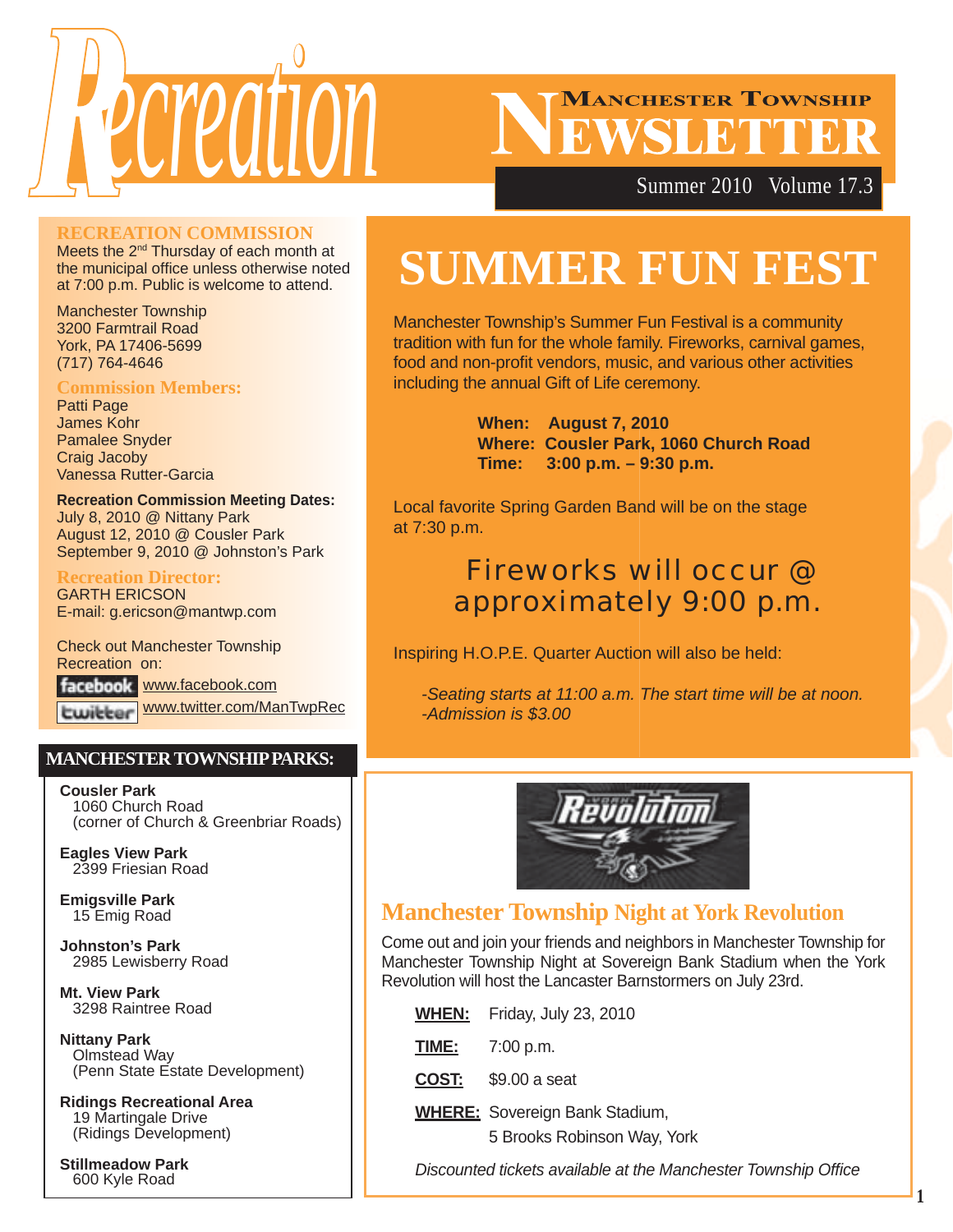# *Kid Programs*

# **American Red Cross Babysitting Certification Class**

The American Red Cross Babysitter's Training program is a fun, interactive course that will teach your child to:

- Care for children
- Be a good leader and role model
- Make good decisions, solve problems and stay safe
- Handle emergencies such as injuries, illnesses and household accidents
- Learn business skills such as writing a resume and interviewing for a job

**Participants will receive instructional book, DVD and babysitting kit at the completion of the class.**

# **SPORTS – Contact Persons**

**Baseball/T-Ball/ Softball/Basketball:** Manchester Township Athletic Association www.mtaaonline.org

**Soccer:** York Youth – 741-6939

Panthers USA www.panthersusa.org

**Lacrosse:** cylaxclub@yahoo.com

**Football/Cheerleading:** Eastern York County Kent Anderson - 818-7273

Yorktowne Patriots - 676-6629 www.yorktownepatriots.org

**Cricket:** www.Yorkcc.com

# **UK Youth Soccer Camps at Cousler Park**

Soccer camps directed by Professional English coaches with the objective to provide players with the opportunity to have fun while learning the fundamental techniques necessary to play the game. The camps will be offered for three different levels:

**Youth Soccer Camp** (*ages 7-15*) **Nipper Camp** (*ages 5 & 6*) **Goalkeeper Camp** (*ages 8-15*)

Please refer below for corresponding times for specific camps. For additional information or to register, please contact *UK Soccer at 717-825-2060* or *www.uksoccercamps.com*.

**WHEN:** July 26 – 30, 2010

**TIME:** (*ages 7-15*) Youth Soccer Camp: 9 a.m. – 1 p.m. (*ages 5 & 6*) Nipper Camp: 9 a.m. – 11 a.m. (*ages 8-15*) Goalkeeper Camp:  $11$  a.m.  $-1$  p.m.

**LOCATION**: Cousler Park, 1060 Church Road, York Report to Pavilion D

**FEE:** Please refer to *www.uksoccercamps.com* for costs.

| WHEN: Tuesday - July 27, 2010 |  |  |
|-------------------------------|--|--|
|-------------------------------|--|--|

**TIME:** 9 a.m. – 2 p.m.

- **WHERE:** Manchester Township<br>Municipal Complex<br>3200 Farmtrail Road Municipal Complex 3200 Farmtrail Road
- **WHO:** Ages 11-15
- **COST:** \$35.00

#### **Registration deadline July 21, 2010**

*Minimum – 8 participants/ Maximum – 12 Bring a bagged lunch*

# **MTAA Basketball Registrations**

Registration for youth basketball conducted by the Manchester Township Athletic Association.

#### **WHEN:**

**Thursday, September 16,** 6:00 p.m. to 8:00 p.m.

**Saturday, September 18,** 9:00 a.m. to 11:00 a.m.

**Tuesday, September 21,** 6:00 p.m. to 8:00 p.m.

#### **WHERE:**

*Manchester Township Municipal Complex 3200 Farmtrail Road.*

For additional information please check www.mtaaonline.org

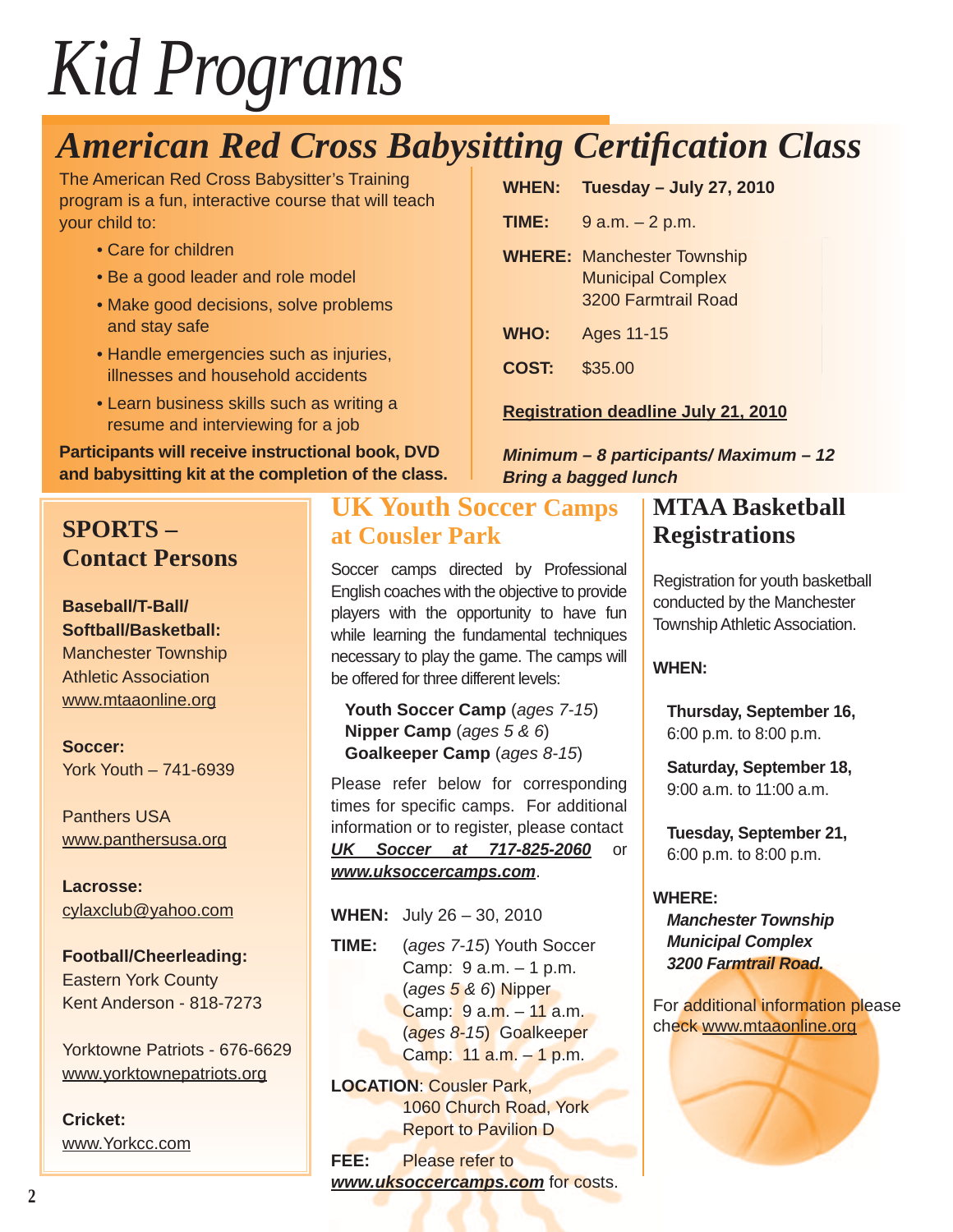# **YOUTH NIGHT**

Youth Night activity gives youth ages 8 – 12 an opportunity to enjoy an evening of games, sports and snacks. The activity is supervised and gives parents the chance to have a night out while the children enjoy themselves with friends.

| <b>WHEN:</b>     | Friday, September 17       |
|------------------|----------------------------|
| TIME:            | 6:00 p.m. $-8:00$ p.m.     |
| <b>LOCATION:</b> | <b>Manchester Township</b> |
|                  | <b>Municipal Complex,</b>  |
|                  | 3200 Farmtrail Road        |
| <b>WHO:</b>      | Ages 8 - 12                |
| <b>COST:</b>     | \$3.00 per person          |
| <b>MINIMUM:</b>  | 12 participants            |
|                  |                            |

# **Counselor In Training (C.I.T.)**

A volunteer counselor program, in coordination with the Summer Playground program, in which participants work directly with Summer Playground staff to help administer Summer Playground activities.

**WHO:** Ages 13 – 16

**WHEN:** June 21 – August 13, 2010

- **WHERE:** 4 Locations in coordination with Summer Playground Program
- **WHAT:** Interested volunteers should pick up an application at the Manchester Township Office, 3200 Farmtrail Road.

# **Summer Playground Program**

Supervised playground program includes a variety of daily age-appropriate activities that are enjoyed by hundreds of children.

#### **WHEN:**

June 21 – August 13, 2010 (no playground July 5) **Monday through Friday TIME:** 9 a.m. – 12:00 p.m. **4 LOCATIONS: Cousler Park**, Church & Greenbriar Roads **Emigsville Park**, 15 Emig Road **Mt. View Park**, Raintree & Lewisberry Roads **Nittany Park**, Olmstead Way **WHO:** Ages 5 – 12 (Children must have completed Kindergarten) **COST: Free** for Manchester Township Residents **\$44.00** a child for Non-Residents **REGISTRATION:** *Pre-registration is required*

# **York County/ Martin Library Satellite - Reminder:**

Books may be dropped off for return to any York County Library or ordered from any York County Library to be picked up Monday thru Friday between 8 a.m. – 4 p.m. at the MANCHESTER TOWNSHIP OFFICE 3200 Farmtrail Road

# **Pepsi Punt Pass and Kick**

The NFL will again be sponsoring the annual Pepsi Punt Pass and Kick Competition this fall. The event will have youth ages 8-15 compete against one another for the right to win local, sectional, state, and national competitions.

| <b>WHEN:</b>  | Saturday, September 18, 2010                                          |
|---------------|-----------------------------------------------------------------------|
| TIME:         | $9:00$ a.m.                                                           |
| <b>WHERE:</b> | <b>Cousler Park - 1060 Church Road - Building A</b>                   |
| WHO:          | Ages $8 - 15$<br>Current age as of December 31, 2010                  |
|               | REGISTRATION: Please pre register with township by September 11, 2010 |

## **Summer Library at Library Sinking Springs Sinking Elementary**

The Central York School District, in conjunction with the Central York P.T.O. and Manchester Township, will be offering open library times at Sinking Springs Elementary during the summer of 2010.

#### **WHEN:**

Wednesdays, June 23 – August 4, 2010

**TIME:** 12:00 p.m. – 3:00 p.m.

**LOCATION:** Sinking Springs Elementary, 2850 Susquehanna Trail N.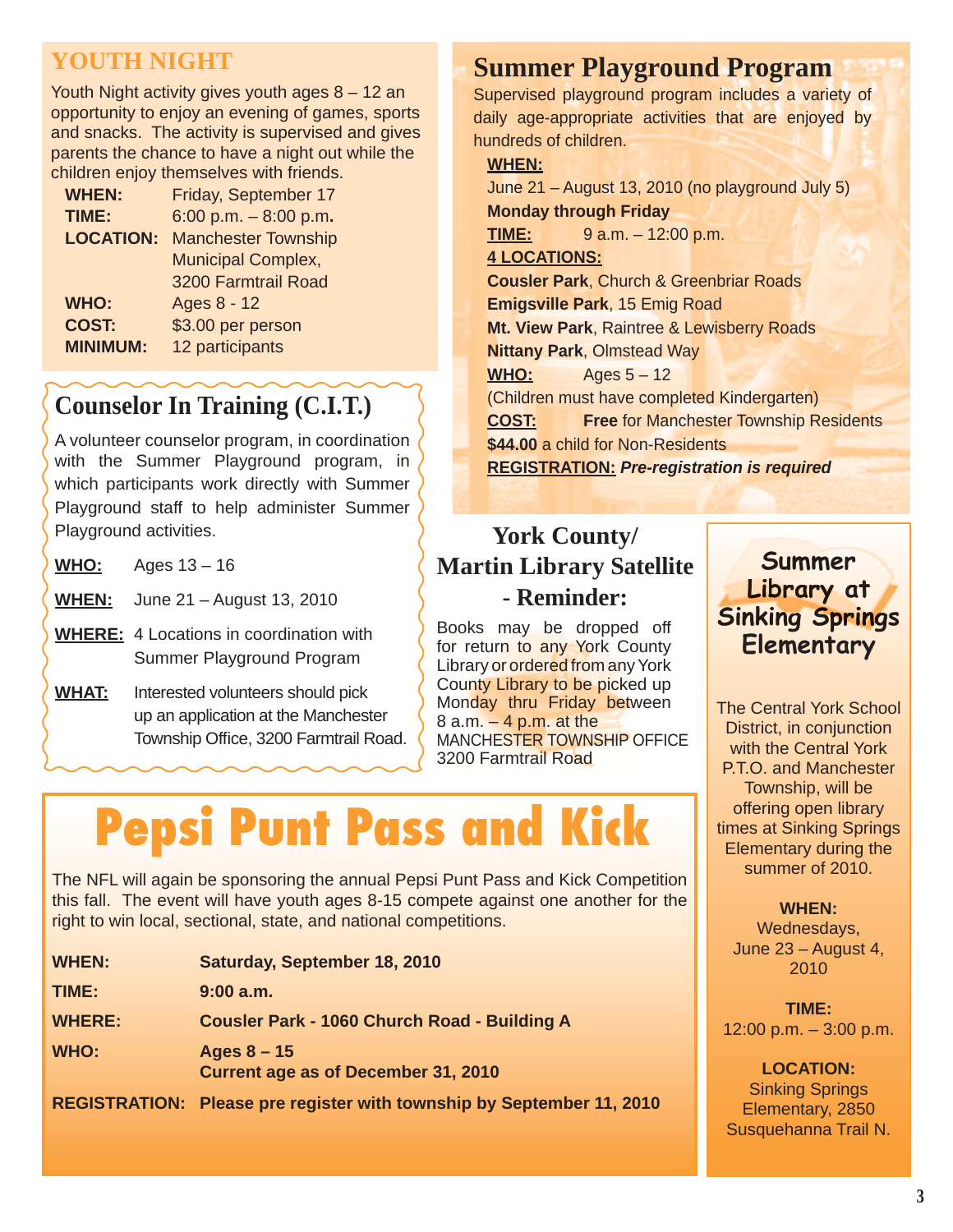# *Adult Programs*

## **Fit-N-Slim** *Mondays and/or Thursdays 7:00 p.m. - 8:00 p.m.*

Get results with our 60-minute class, Fit-N-Slim! Burn body fat as you build lean muscle and boost your metabolism. We've developed this total body workout based on our experience working with thousands of women over the last 19 years. Warm-up is inspired by Zumba dance elements. All fitness levels are welcome. Bring 3-5 lb. weights and a mat.

# **BELLY BLASTERS** *Thursdays 5:45 p.m. - 6:45 p.m.*

Belly Blasters is a class that will whittle your middle! No more flabby abs as you tone your body with this torso training class. The interval-training warm-up helps blast excess body fat. Combine with 1 or 2 nights of Fit-N-Slim for maximum results!

**WHEN:** June 21 – August 26, 2010

**WHERE:** Manchester Township Bldg. 3200 Farmtrail Road

#### **RESIDENTS:**

 \$45.00 for 1x a week \$65.00 for 2x a week \$95.00 for 3x a week

# **NON-RESIDENTS:**

 \$50.00 for 1x a week \$70.00 for 2x a week \$100.00 for 3x a week *Must Register with Township Offi ce. Please note on registration form # of times per week!*

Missed start date? No problem, class fee can be adjusted.

#### **REDUCED RATES APPLY WHEN ATTENDING BOTH CLASSES!**

# **Adult Basketball**

Pick-up basketball for township residents only.

**WHEN:** Mondays, July 26 – September 27, 2010

**TIME:** 8:00 p.m. – 10:00 p.m.

**WHERE:** Manchester Township Municipal Building, 3200 Farmtrail Road

**COST:** \$15.00

# **Active Adult Activities**

Call 266-1400 for information.

**Northeastern Senior Center** serves the senior residents of a number of municipalities, including Manchester Township. The Senior Center is located at **131 Center Street, Mount Wolf.**

*Northeastern Senior Center is actively seeking volunteers for various activities. Please call 266-1400 if interested.*

# **HULA**

Learn to tropical Hula dance like you're in the Hawaiian tropics! This class is for all levels of dancers and exercisers, whether you have dance experience or have just seen hula on TV and think it would be fun to try. Plus, you'll be toning your body and burning calories without even realizing it! Our teacher hails from Hawaii, where she studied Hawaiian Chant and Dance, more commonly known as hula dance, under a Kumu Hula (authentic teacher of hula techniques and traditions) & performed at weekly lu'au's in Honolulu, on the island of O'ahu.

**WHEN:** June 21 – August 23, 2010 Mondays from 5:45 p.m. - 6:45 p.m.

**WHERE:** Manchester Township Bldg. 3200 Farmtrail Road

**RESIDENTS:** \$52.00

**NON-RESIDENTS:** \$57.00

Register at the Manchester Township Building

# **Health Insurance Assistance**

The York County Area Agency on Aging is sponsoring a monthly program to help seniors with Medicare benefits and services. Apprise Counselors are trained to answer your questions regarding Medicare, Medicaid, Medigap, prescription drugs, preventive care and assist with paperwork.

**WHEN:** Second Thursday of each month July 8, August 12 and September 9

**TIME:** 8:30 a.m. – noon

**WHERE:** Manchester Township Municipal Building, 3200 Farmtrail Road

Please contact the York County Area Agency on Aging at **717-771-9008** or **1-800-632-9073** to schedule an appointment.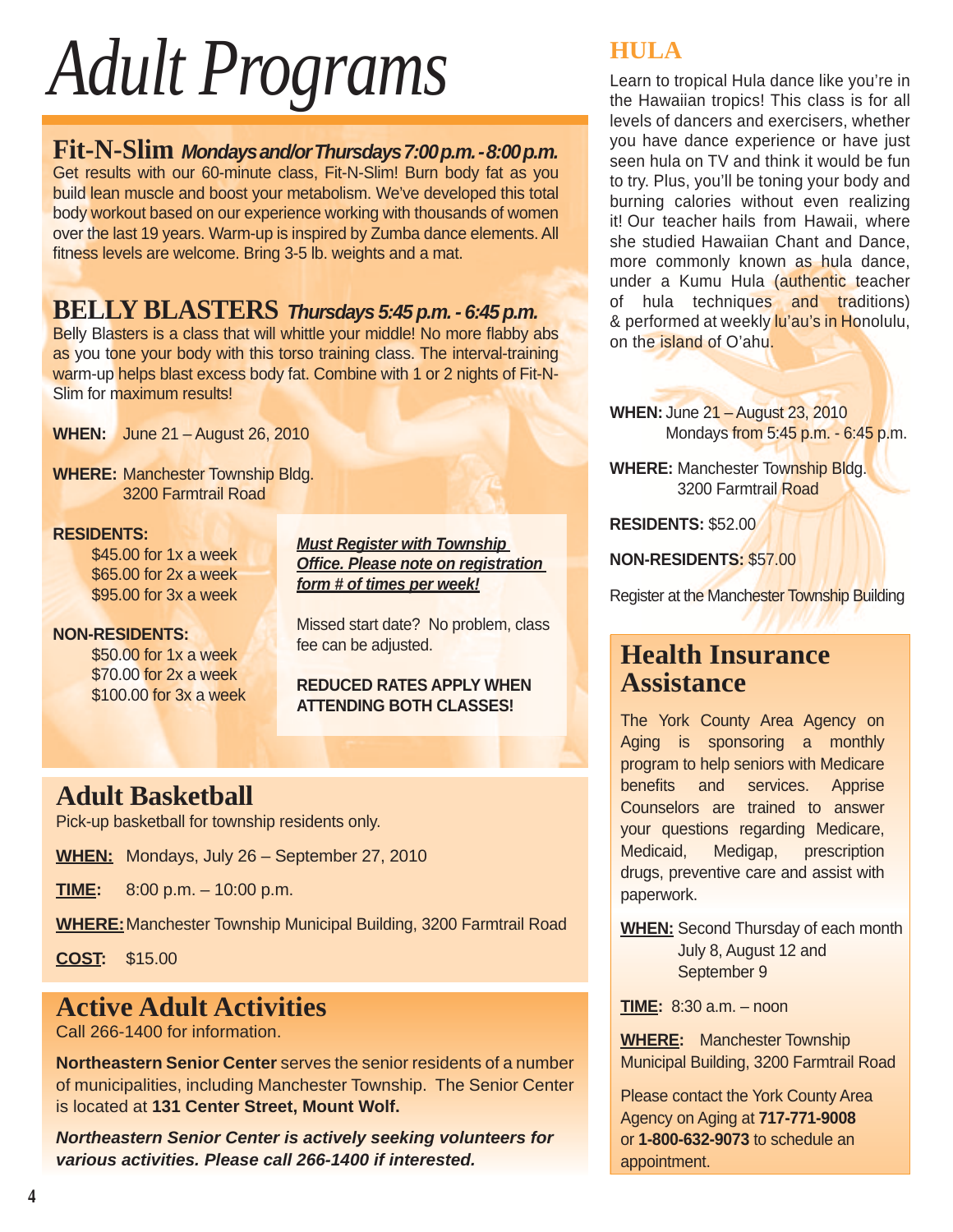# **Scrapbooking Crop Club**

- **WHEN:** Saturday, July 3, 2010 10:00 a.m. 10:00 p.m. Saturday, August 14, 2010 – 6:00 p.m. – 11:00 p.m. Saturday, September 4, 2010 – 6:00 p.m. – 11:00 p.m.
- **WHERE:** Johnston's Park 2985 Lewisberry Road
- **COST:** \$5.00 each class

#### *(Must register in advance) Please call Tracey Wesstrom at 779-0708 for reservations.*

No Instruction! No sales pitch! Lots of space! Lots of ideas! Just lots of time to work on preserving your memories for future generations. Creative Memories supplies are available for purchase.

# **Osher Lifelong Learning Institute (OLLI)**

For adults who never stop experiencing life, there is a place and a community that celebrates learning in a relaxed and accepting environment. We invite you to join in a learning adventure through the Osher Lifelong Learning Institute at Penn State York (OLLI at Penn State York). OLLI is open to all adults who love to learn.

OLLI at Penn State York is an association of, by, and for older adults who wish to continue to study and learn. OLLI is dedicated to the proposition that learning is a lifelong process and curiosity never retires. Members may participate in any OLLI activities, which

# **Recreation Facility Rental Fees**

#### **EMIGSVILLE SCOUT BUILDING & JOHNSTON'S PARK:**

#### **Resident**

\$90 (more than 2 hours) + \$50 security deposit

 $$60$  (less than 2 hours) + \$25 security deposit

#### **Non-resident**

\$120 (more than 2 hours) + \$50 security deposit

\$80 (less than 2 hours) + \$25 security deposit

#### **TOWNSHIP MUNICIPAL COMPLEX MULTI-PURPOSE ROOM:**

| <b>Resident</b>                                                   | <b>Non-resident</b>    |
|-------------------------------------------------------------------|------------------------|
| \$75 full gym per hour                                            | \$85 full gym per hour |
| \$45 half-gym per hour                                            | \$60 half-gym per hour |
| All Multi-Purpose Room rentals include a \$50.00 security deposit |                        |

# **New York City "On Your Own" Bus Trips**

|  | When: Saturday, November 20, 2010 |  |
|--|-----------------------------------|--|
|  | Saturday, December 4, 2010        |  |

|       | <i>Time:</i> 6:00 a.m.  | Departure from municipal<br>complex                                                                                                                                    |
|-------|-------------------------|------------------------------------------------------------------------------------------------------------------------------------------------------------------------|
|       | $10:00$ a.m.            | Approximate arrival in New<br><b>York City</b>                                                                                                                         |
|       | 7:00 p.m.<br>11:00 p.m. | <b>Leave New York City</b><br>Approximate return to<br>municipal complex                                                                                               |
| Cost: |                         | \$50.00 Resident / \$54.00 Non-Resident<br>Cost will include transportation to and from<br>$\mathcal{M}$ , it is a set of $\mathcal{M}$ , and the set of $\mathcal{M}$ |

Cost will include transportation to and from New York, light breakfast on the trip, driver tip, and refreshments on the return trip back. We will be offering two separate days for the trips. Shop, sight see, or just enjoy the Big Apple in all it's holiday glory.

include courses and special events. OLLI activities take place during the day. They are designed for pure enjoyment and there are no requirements, exams, or grades. All activities are designed by members for members.

There is a \$50 membership fee and an additional \$20 fee for each course taken. The yearly membership fee covers two semesters. For more information please call the OLLI office at 717-771-4015 or visit the website at http://olli.yk.psu.edu.



#### **PAVILION RENTALS**

| <b>Resident</b>    | <b>Non-resident</b>                         |
|--------------------|---------------------------------------------|
| \$40 with electric | \$45 with electric                          |
|                    | \$20 without electric \$25 without electric |
|                    |                                             |

| <b>FACILITIES AVAILABLE</b> | <b>Cousler</b> | <b>Emigsville</b> | <b>Nittany</b> | <b>Mt. View</b> | <b>Stillmeadow</b> |
|-----------------------------|----------------|-------------------|----------------|-----------------|--------------------|
| <b>Pavilion</b>             |                |                   |                |                 |                    |
| <b>Soccer Field</b>         |                |                   |                |                 | 0                  |
| <b>Baseball Field</b>       | 10             |                   |                |                 |                    |
| <b>Sand Volleyball</b>      | 2              |                   |                |                 | 0                  |
| <b>Basketball Court</b>     | 3              |                   |                |                 | 0                  |
| <b>Tennis Court</b>         |                |                   |                |                 |                    |
| <b>Playground Equip.</b>    | 3              |                   |                |                 |                    |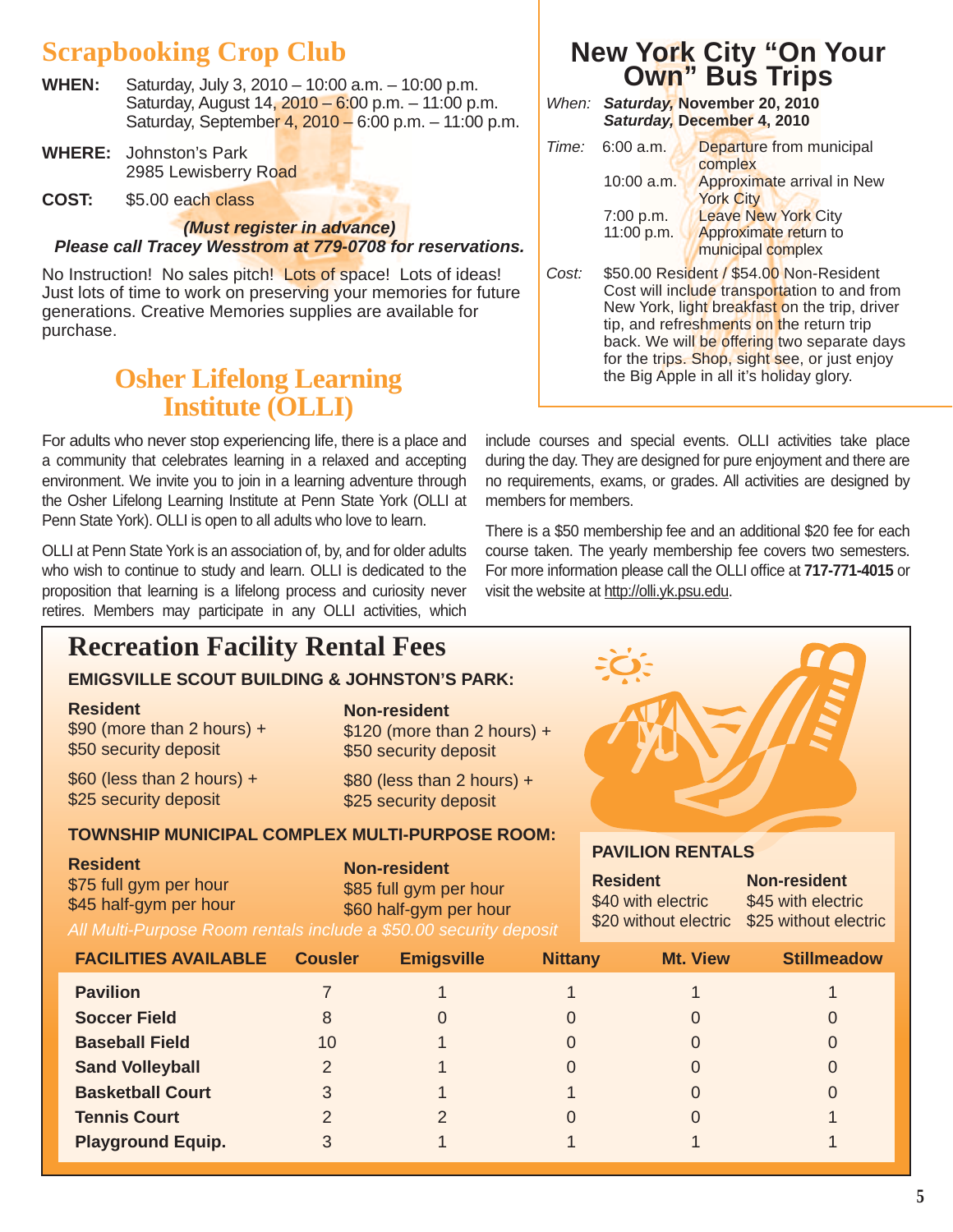**Reminder:** As contained in Chapter 16, Part I of the Codified Ordinances of Manchester Township,

Smoking at any Manchester Township park is prohibited in the following areas: • Stage area at Cousler Park. • All playground areas. • All indoor facilities. We also ask you to refrain from smoking in any area where large groups

of children are at play.

밒 **2010 Bonus Books are available** *at the township office - 3200 Farmtrail Road.* \$24.00 Residents \$26.00 Non-Residents

# **LOST & FOUND**

A lost & found is located at the township office. If you are missing items and may have left them at one of our parks, please check at the municipal office at 3200 Farmtrail Road, York, PA 17406.

# **Motorized vehicles at township parks**

Please observe Park Rule #12 when using all township parks:

The use of **MOTORIZED VEHICLES** is **PROHIBITED** within Manchester Township Recreational facilities. The term "motorized vehicles" shall include, but not be limited to, licensed motor vehicles (three or four wheeled), snowmobiles and golf carts. Township vehicles are exempt.

# **Slow Down….**

The summer weather will bring some added dangers while driving in residential areas. Young children and families will be playing outdoors, walkers, bikers, runners, and other pedestrians will also be out in force. Are you driving too fast for conditions?

The Northern York County Regional Police Department receives several complaints each week in regards to vehicles exceeding the speed limit in numerous neighborhoods. Please be mindful of your speed and the inherent dangers while driving through the neighborhood.

The Board of Supervisors and police department jointly ask you to please eliminate the risks inherent with speeding vehicles by slowing down.

# **"Gift of Life" Trees**

Donating a tree is a great way to remember or honor someone special to you. Trees may be placed at any of our eight parks. For additional information contact the Manchester Township Office at 3200 Farmtrail Road. 717-764-4646

# **York County Parks – Canine Meadows: Off-leash Dog Area**

A 13.5-acre regional off-leash, fenced dog area available at John Rudy County Park, 400 Mundis Race Road, York.

For further information contact York County Parks at 717-840-7440 or **parks@yorkcounty.org** or visit web site at **www.yorkcountyparks.org**

# **Attention Dog Owner**

Please observe Park Rule #16 when using all township parks:

#### **PETS SHALL BE KEPT ON A LEASH AT ALL TIMES**

within township recreational facilities. The owner or person handling such pet within a township recreational facility **SHALL REMOVE ANY AND ALL FECAL MATTER** deposited by said pet while within the township recreational facility.

#### **PLEASE CLEAN UP AFTER YOUR PET.**

*Lack of proper disposal could result in no pets being permitted on park properties!*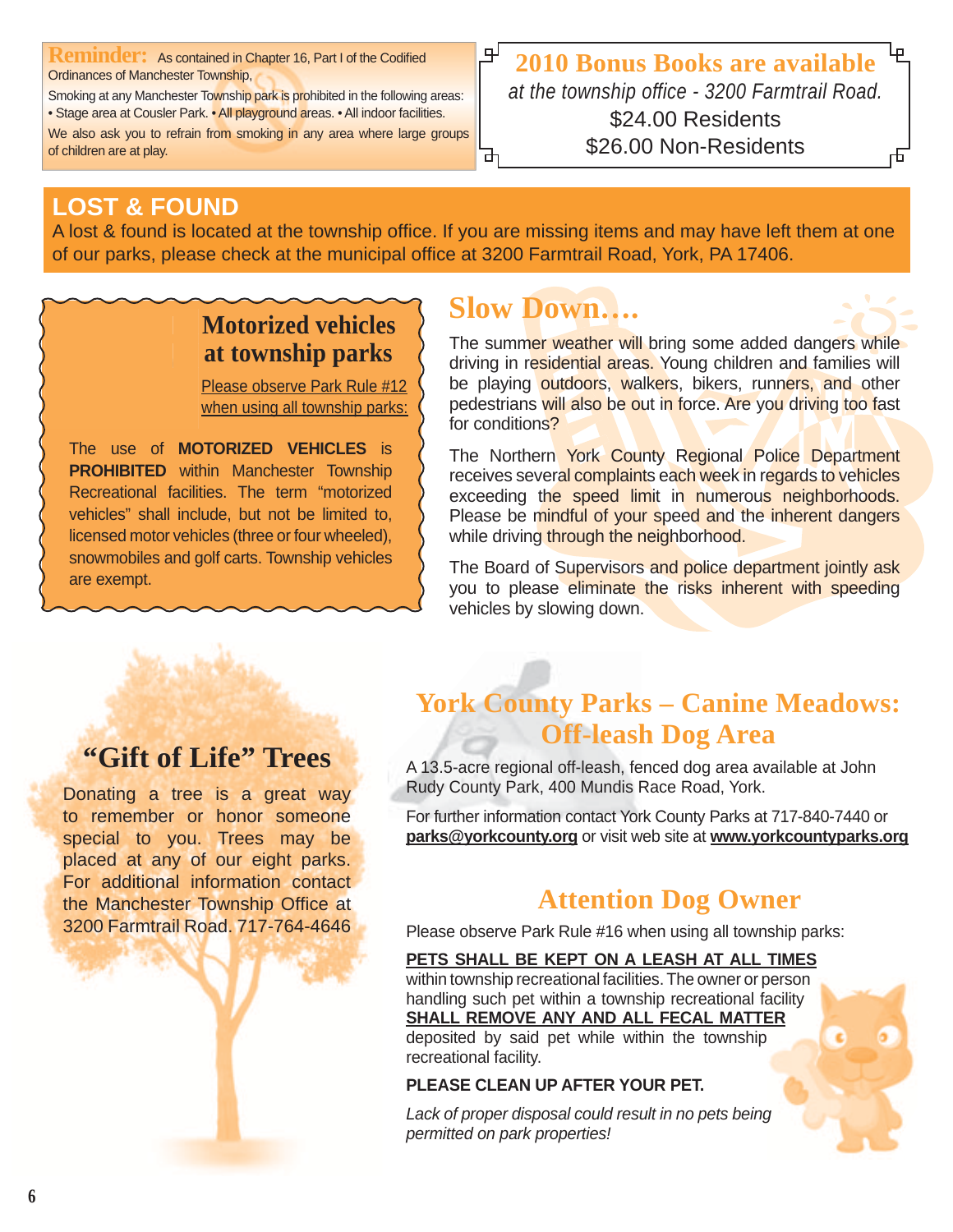

## **Inspiring H.O.P.E. - Becomes a reality!**

On behalf of all of the people involved in the Inspiring H.O.P.E. barrier-free playground effort, we would like to send a special thank you to Manchester Township for donating the land for the playground at Cousler Park.

The support from the township's Board of Supervisors, Recreation Commission, Township Manager Dave Raver, Assistant Township Manager Tim James, Recreation Director Garth Ericson, Public Works Superintendant Ken Goodyear and his entire Public Works staff, and all of the other Manchester Township staff have helped make this project happen.

Our heartfelt appreciation is also sent to all of the many community members who donated time, talent, tools, materials, and money to help create this awesome one-of-a-kind playground for the children and families of York County.

The Inspiring H.O.P.E. Board of Directors



## **Upcoming Quarter Auctions: July 27 • August 24 • September 28**

Come win prizes to help us raise funds for maintenance of the new barrier-free playground at Cousler Park.

*Win Prizes from: Artistic Creations, Lia Sophia, Scentsy, and more…*

**Will be held in the multipurpose room of:**

**Manchester Township Municipal Building 3200 Farmtrail Road York, PA 17406**

*Doors open at 6:00 p.m. Auction begins at 7:00 p.m.*

**August 7 – held at Cousler Park's Summer Fun Festival** Seating starts at 11:00 a.m. Auction starts at 12:00 p.m. \$3.00 admission fee

*Consider buying an engraved brick and/or fence picket. They can be purchased online at: www.inspiringhopeyork.org*

Shakespeare in the Park

# *The Merchant of Venice*

Dreamwrights Youth and Family Theater presentation of Shakespeare's "Merchant of Venice" will be performed on the Cousler Park Stage. Bring your lawn chair or blanket and come out and enjoy this 'Theatre Under the Trees' performance.

| <b>WHEN:</b> | Sunday, July 25                                       |
|--------------|-------------------------------------------------------|
| TIME:        | 6:30 p.m.                                             |
|              | <b>LOCATION:</b> Cousler Park Stage, 1060 Church Road |
| <b>COST:</b> | <b>Free</b>                                           |

HC. ATION

The NYCRPD offers a free service for all residents when they are away from their homes on vacation. The NYCRPD will conduct periodic home checks to insure that your home is secure while you are away. Please complete the form on **www.nycrpd.org** and call 911 when you return home to cancel the home check.

Relax and enjoy your vacation!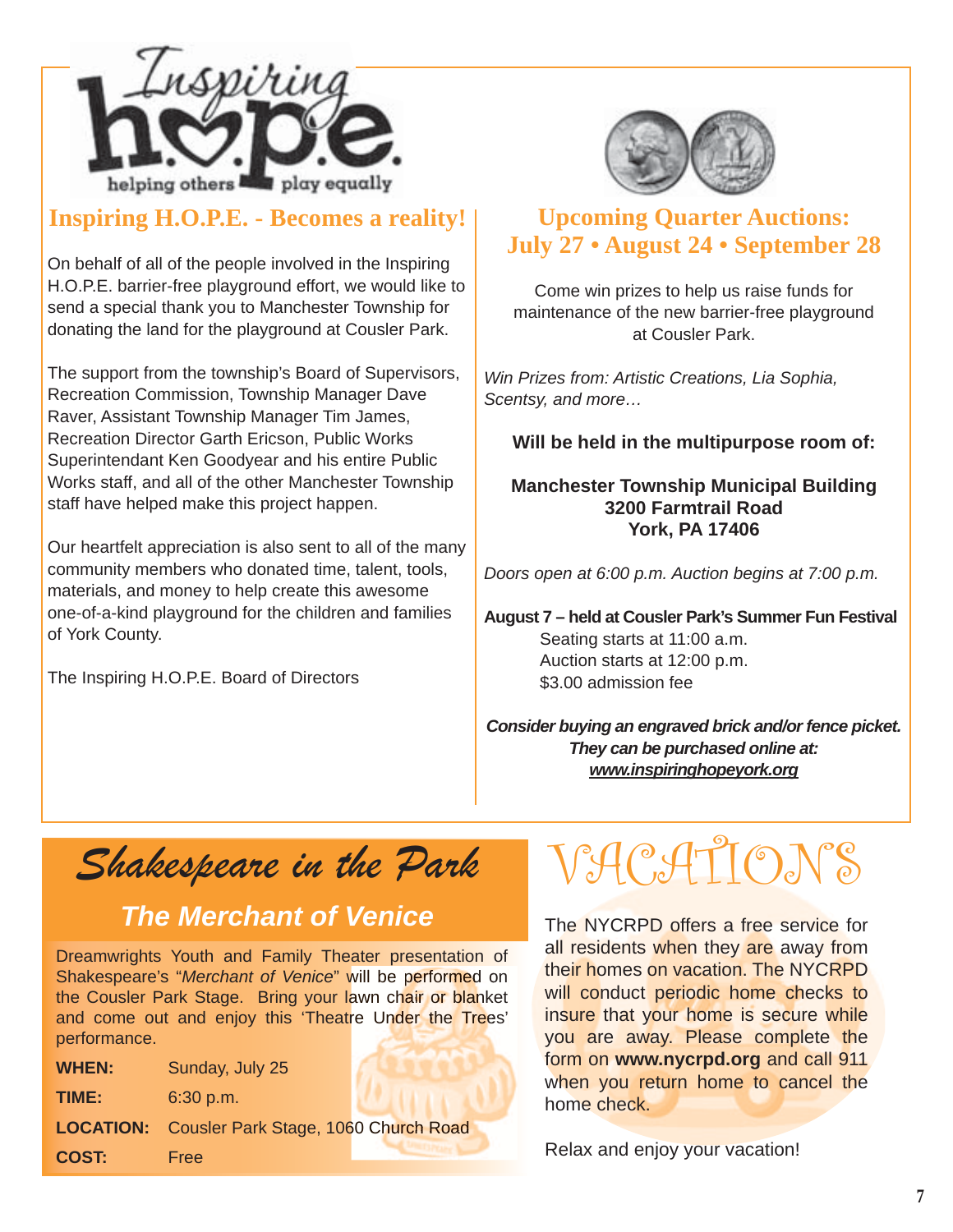# **ATTENTION BUS TRIP PARTICIPANTS TTENTION PARTICIPANT**

Manchester Township Residents will receive preference on all bus trips up to 45 days prior to the trip. Non-Residents may sign up immediately, however, they will be placed on a waiting list until the 45th day, at which time, any remaining seats will be filled 1st come, 1st served. There is no limit to the number of seats residents may reserve.

A \$5.00 non-refundable deposit will reserve your seat for all bus trips unless otherwise noted.

#### **FINAL PAYMENT IS DUE 5 WEEKS PRIOR TO TRIP. FINAL PAYMENT TO**

Please note that refunds on cancelled seat(s) for bus trips will not be issued unless a written cancellation is received at least two (2) weeks prior to the trip and only if the cancelled seat(s) are filled by another party. The \$5.00 deposit in non-refundable.

# **SUMMER DISCOUNT TICKETS**

#### **Baltimore Aquarium**

#### **Dorney Park**

| Junior (Age 3+, under 48") \$21.00 |  |
|------------------------------------|--|

#### **Dutch Wonderland**

|  | Regular $(3 - 59)$ \$28.00 |  |
|--|----------------------------|--|
|--|----------------------------|--|

#### **Hersheypark**

| Adult $(9 - 54)$ \$42.00                                            |  |
|---------------------------------------------------------------------|--|
| Child $(3-8)/$ Senior $(55-69)$ \$30.00                             |  |
|                                                                     |  |
| Early Adult (5/2 – 6/30, Sun – Fri). $\ldots \ldots \ldots$ \$32.00 |  |
| Early Child $(5/2 - 6/30, Sun - Fri)$ \$27.00                       |  |

#### **Knoebels Amusement Park**

| (valid Mon.-Fri. only)                  |  |
|-----------------------------------------|--|
| Weekday Regular (48" or taller) \$26.50 |  |
| Weekday Child (Under 48") \$16.00       |  |

#### **Philadelphia Zoo**

| General Admission (2 & over)\$14.00 |  |  |  |  |  |  |  |  |
|-------------------------------------|--|--|--|--|--|--|--|--|
|-------------------------------------|--|--|--|--|--|--|--|--|

### **Sesame Place**

| General (24 months+). \$46.00                 |  |
|-----------------------------------------------|--|
| 30th Birthday Celebration (July only) \$37.00 |  |

# **Six Flags America**

|--|--|--|







*Discounted tickets are sold at Manchester Township, 3200 Farmtrail Road*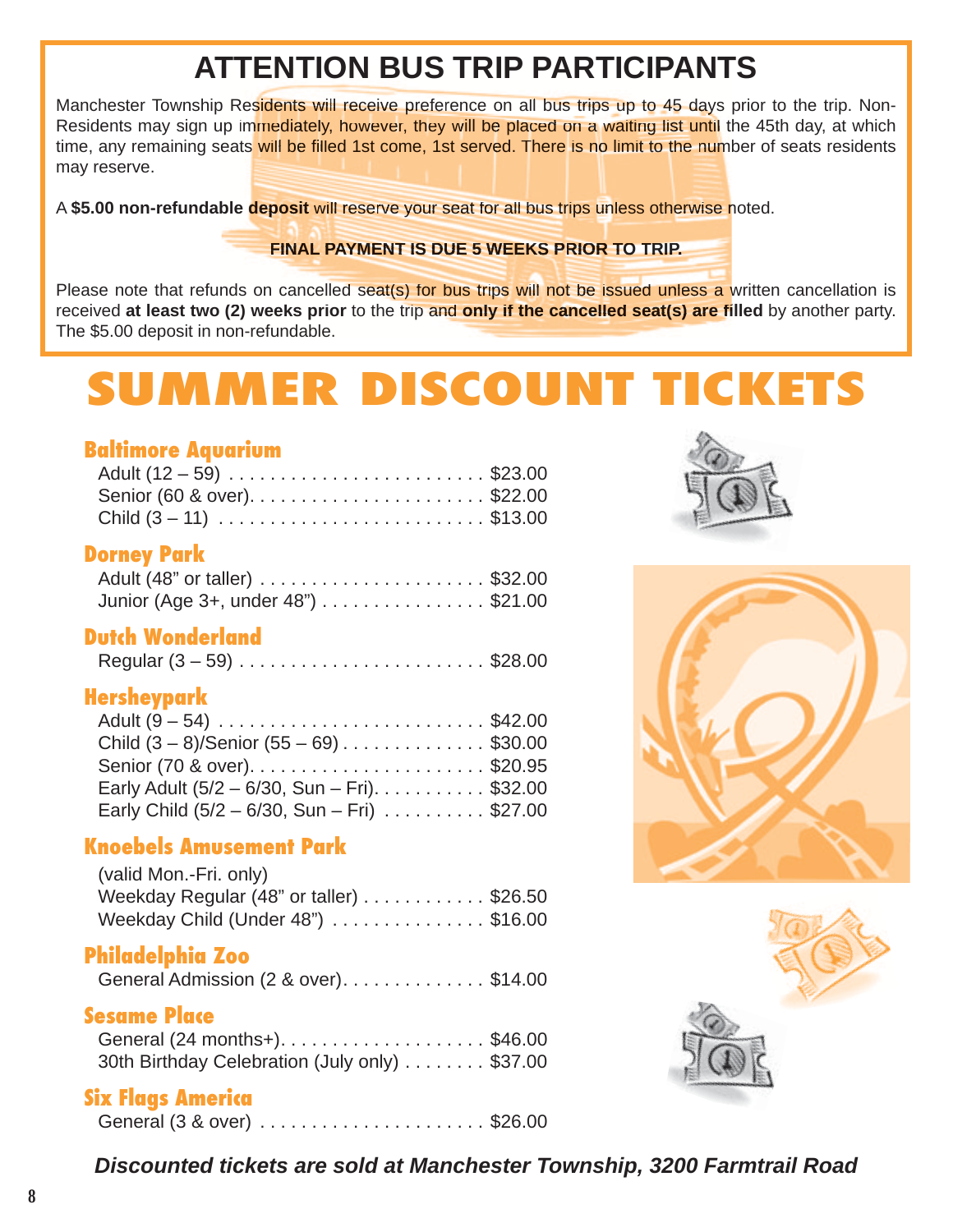# Summer<br>MANCHESTER TOWNSHIP

#### **Offi ce:**

3200 Farmtrail Road York, PA 17406-5699

**Phone:** 717-764-4646

#### **Hours:**

Monday-Friday 8:00 a.m.-4:30 p.m.

**E-mail:** info@mantwp.com

#### **Board of Supervisors**

Lisa D. Wingert Michele M. Schanbacher Lawrence V. Young Delmar L. Hauck Rita D'Ottavio

*Supervisors Meetings are held the 2nd Tuesday of each month at 7:00 p.m. at the Municipal Building*

#### **Township Manager/ Secretary:** David A. Raver

**Assisant Manager:** Timothy R. James

**Offi ce Supervisor/ Assistant Secretary:** Debra K. McCune

**Public Works Superintendent:** Kenneth E. Goodyear

**Zoning/Planning Offi cer:** Stewart S. Olewiler, III

**Fire Chief:** Richard R. Shank, Jr.

## **HOME OCCUPATIONS**

The Manchester Township Zoning Ordinance permits certain types of occupations to be conducted in a residential dwelling when authorized by the Manchester Township Zoning Hearing Board. Examples of permitted occupations are: accountant, artist, barber, beautician, clergyman, computer programmer, dentist, insurance agent, photographer, physician, real estate agent, seamstress, or other similar service occupations or professions. Contact the municipal office at 764-4646 for more details.



# **Office Closed:**

July 5, 2010 INDEPENDENCE DAY

September 6, 2010 LABOR DAY

#### **Manchester Township now accepts:**



**For all transactions see pg. 19 TAX COLLECTOR** *does not* **accept credit cards**

#### For information about the township and events please visit our web site:

**www.mantwp.com**

*If you are a person with a disability and wish to attend any township meetings, please contact the office at least three (3) business days prior to discuss how your needs may best be served.*



When considering your spring clean up and/or landscaping, please remember to keep your trees, hedges and bushes trimmed to no higher than three feet (3') within the clear sight triangle of any intersection of any street to improve safety and visibility.

**9**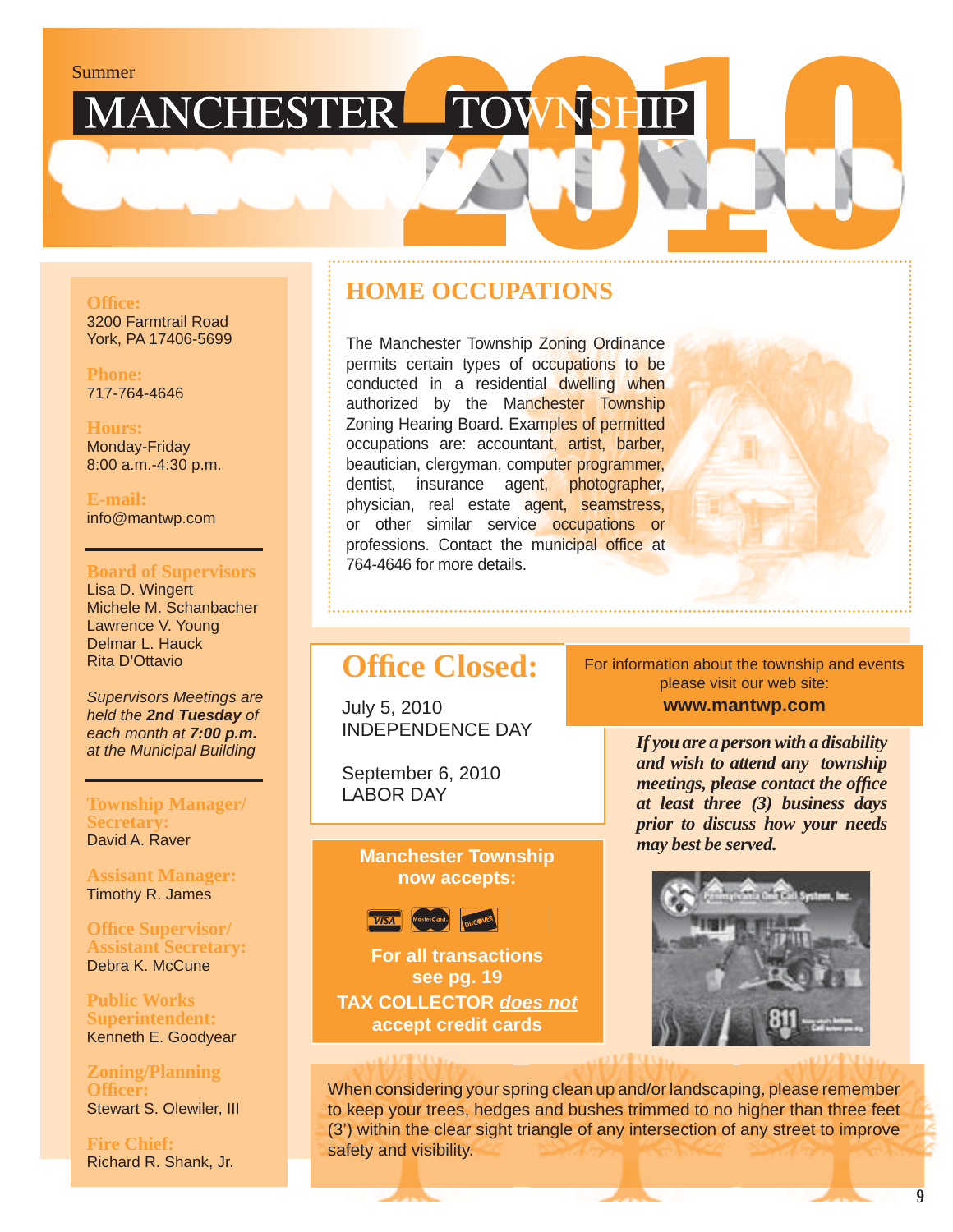# **Tips from the Tax Collector**

It's tax time again and I'd like to remind you to **please write a contact phone number on your check!** Unlisted phone numbers make it difficult to reach you if there is a question or problem with your check.

School real estate bills for the '10-'11 tax year are mailed to the homeowner of record on July 15<sup>th</sup> 2010. Those properties enrolled in the Homestead/Farmstead relief program will show a discount on the school tax bill.

Once again, Central York School District will be offering a three-installment payment option. To participate, you must pay the first installment by August 16<sup>th</sup>. Please note: the three installments add up to the FACE amount of the bill -meaning you forfeit the 2% discount. To get the discount you must pay the full rebate amount by September 15<sup>th</sup>.

Please call the tax office at **767-6689** with any questions.

Jean Stambaugh Manchester Township Tax Collector



#### **TAX COLLECTOR – SUMMER HOURS**

**July** – Call for window hours (767-6689) **August** – *Tuesdays & Thursdays*

9:30 a.m. – 11:30 a.m. As always, a night slot on the outside of the Township building is available for payments when the window is closed.

Regular window hours resume August 31st.

## **EMERGENCY SERVICES FEE**

On May 11, 2010 the Manchester Township Board of Supervisors adopted Ordinance #2010-04 that authorizes the Department of Fire Services (DFS) to invoice insurance companies to recoup a portion of Manchester Township's cost in providing rescue services, traffic control and accident scene cleanup. In 2009, the DFS responded to 190 vehicle accidents, many of which occurred on I-83 and Route 30 and involved operators who were not Manchester Township residents.

# **911 Hang Up Calls g Up**

It is important that all telephone owners be responsible for the proper use of their telephones so that police officers are not required to spend important patrol time in responding to false 911 calls. An excessive number of 911 hang up calls from a telephone will result in the assessment of fees or penalties in accordance with ordinance #2007-03. Please be responsible for the proper use of telephones. e be responsible for the proper **TAX COLLECTOR**

# **PROTECTIVE COVENANTS**

Township staff regularly receive requests from residents for the enforcement of protective covenants which have been written for many developments. Protective covenants are a private contract between a developer or homeowners' association and the individual property owners.

#### **Manchester Township has no authority to enforce the covenants.**



Frequently, covenants are written to regulate items which are not legally enforceable by the municipal zoning ordinance. For example, the color of siding or brick used on a structure; type of construction of structures such as swimming pools, fences, and sheds, many protective covenants will exclude such accessory structures. Property owners should review the protective covenants for their development before a building permit application is submitted to Manchester Township.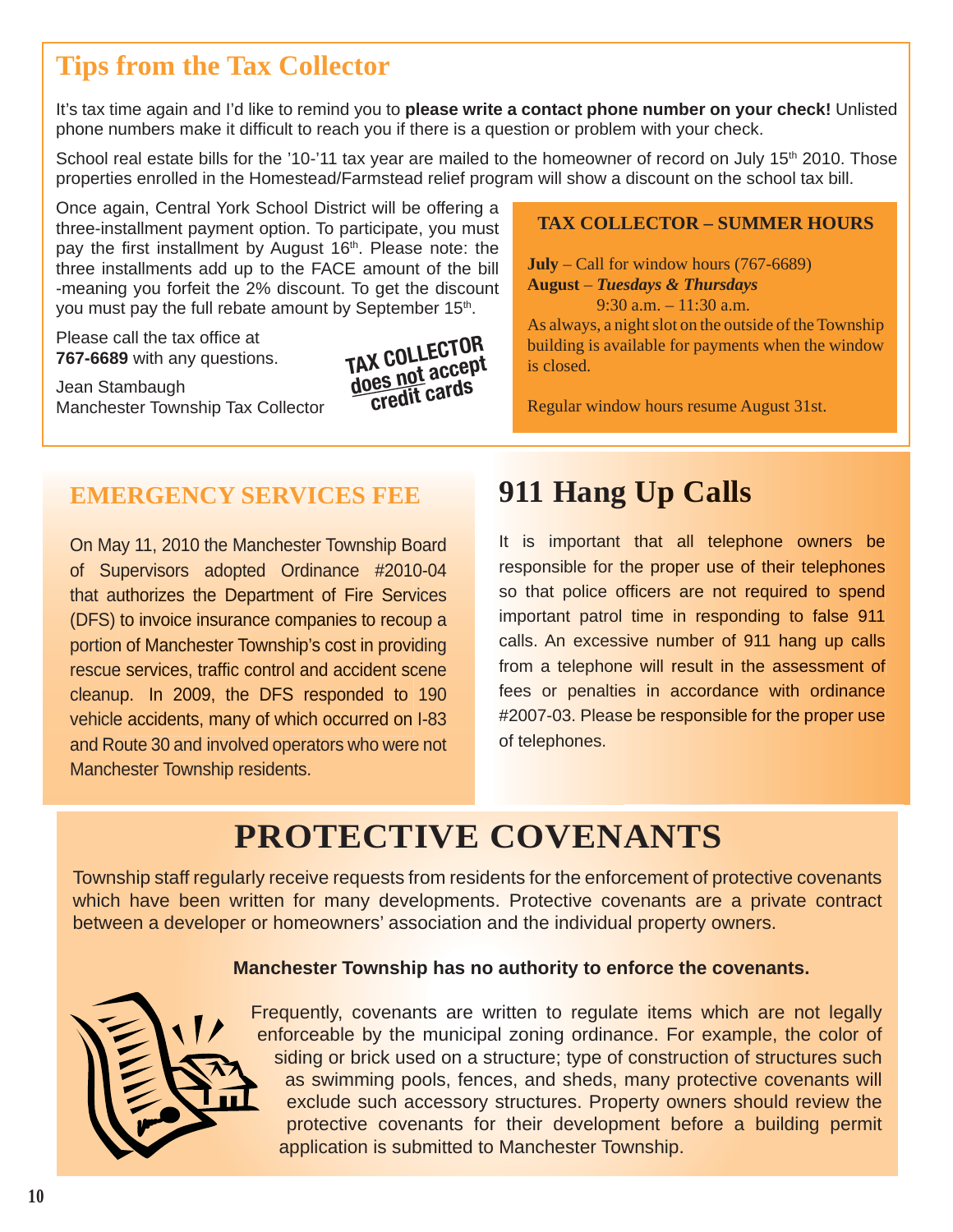# KEEP UNUSED MEDICATIONS AND ENDOCRINE DISRUPTING COMPOUNDS (EDCs) OUT OF WATERSHEDS AND DRINKING WATER

- Pharmaceuticals have now been found in the drinking water of many cities and wastewater treatment plant discharges are a major source.
- While the human health effects of many of these materials are not yet well known, the harmful environmental effects of EDCs are well documented.
- Along with drugs, personal care products, some detergents and other materials discharged from wastewater treatment plants can also be EDCs.
- The endocrine system is a complex network of glands and hormones that regulates many essential biological functions and processes in living systems.
- Extremely low levels of EDCs can interfere with the normal function of the endocrine systems of living organisms, especially the reproductive systems.
- EDCs have been found in local streams below sewage outfalls and can come from residential, institutional and businesses wastewater.
- Some species of fish, mollusks, reptiles, mammals, and birds have already experienced substantial reproductive problems from EDCs in the water.
- Wastewater treatment plants are not designed to effectively treat all EDCs and EPA and many others are investigating the effects of EDCs on humans.
- Cumulative stream loadings of EDCs, especially from a large number of individual households, have the potential to cause significant harmful effects.
- All sewer users, domestic and non-domestic, are requested to voluntarily reduce sewer discharges of drugs & EDCs to better protect our watersheds.
- Please follow the Federal Drug Disposal Guidelines for both prescription and nonprescription medications.



Watershed Alliance of You www.watershedsyork.org **WAY (Watershed Alliance of York, Inc.)** is a public-private partnership of stakeholders committed to being innovative leaders encouraging watershed-based planning, restoration and protection, in York County and beyond. Anyone interested in WAY's programs to help reduce commercial, industrial and household pollutant loadings to local watersheds, please visit our web site at www.watershedsyork.org and contact our citizen volunteer Board of Directors.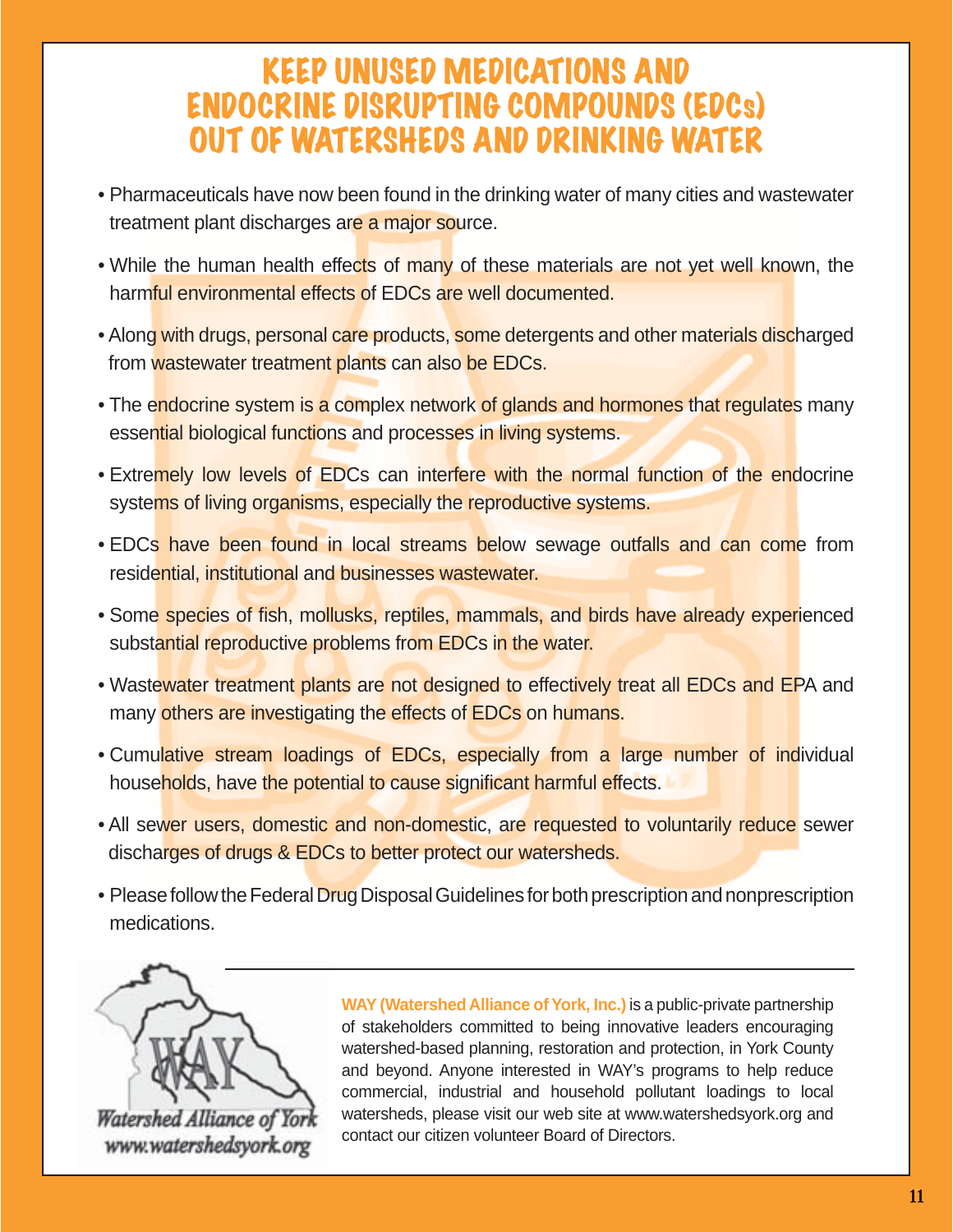# **FIGHTING GREASE**

Just like fats, oils and greases are bad for your arteries they're bad for sewers, too.

Grease sticks to the inside of pipes (both on your property and in the streets). Over time, the grease can build up and block the entire pipe. This can result in raw sewage overflowing into your home, yard, street, etc.

The easiest way to solve the grease problem and prevent overflows of raw sewage from happening is to keep the grease out of the sewer system in the first place.

#### **Here's how you can help**

\*Never pour grease down sink drains or into toilets.

\* Scrape grease and food scraps from trays, pots, pans, utensils, and grills into a can or the trash for disposal.

Sewer overflows and blockages can cause health hazards, damage to home interiors and threaten the environment. Manchester Township Sewer Crew performs routine maintenance on all township owned sewer lines.

#### Please help us keep our lines flowing smoothly.

# **Sewer Backup Claims**

Under the Pennsylvania Governmental Immunity Statute, Manchester Township has limited legal responsibility for sewer and water backups. You should contact your homeowner's or commercial insurance agent to make sure you carry coverage for sewer and water backups under your homeowner's or commercial property policy. Some homeowner's policies do not include this coverage automatically. We recommend that you purchase this valuable coverage.

# **Smoke Testing Sewer Lines**

**NOTICE** – Manchester Township Public Works Department periodically conducts smoke tests of the sanitary sewer lines. Testing is conducted Monday through Friday **from 7:00 am to 3:30 pm.**

Smoke should not enter premises unless a leak is present. This smoke is non-toxic, non-corrosive, and will not leave a stain. If smoke enters a home, it will soon dissipate. Opening doors and windows will help. Any presence of smoke within the house should be reported to the township office at 764-4646. Avoid unnecessary exposure to the smoke. The smoke is relatively harmless, but all smoke is temporary and quickly disappears after exposure has ceased.

#### **DO NOT DUMP!**

It is illegal to dump anything into the storm sewers located along the streets. Do not dump used oil, gasoline, or grass clippings into the storm sewers.

# **SEWER ARREARS**

If you have an unpaid balance on your sewer account or we have filed a lien against your property, **PLEASE contact the municipal office** and make every attempt possible to bring your account into good standing and avoid the embarrassment of having your delinquent account information published.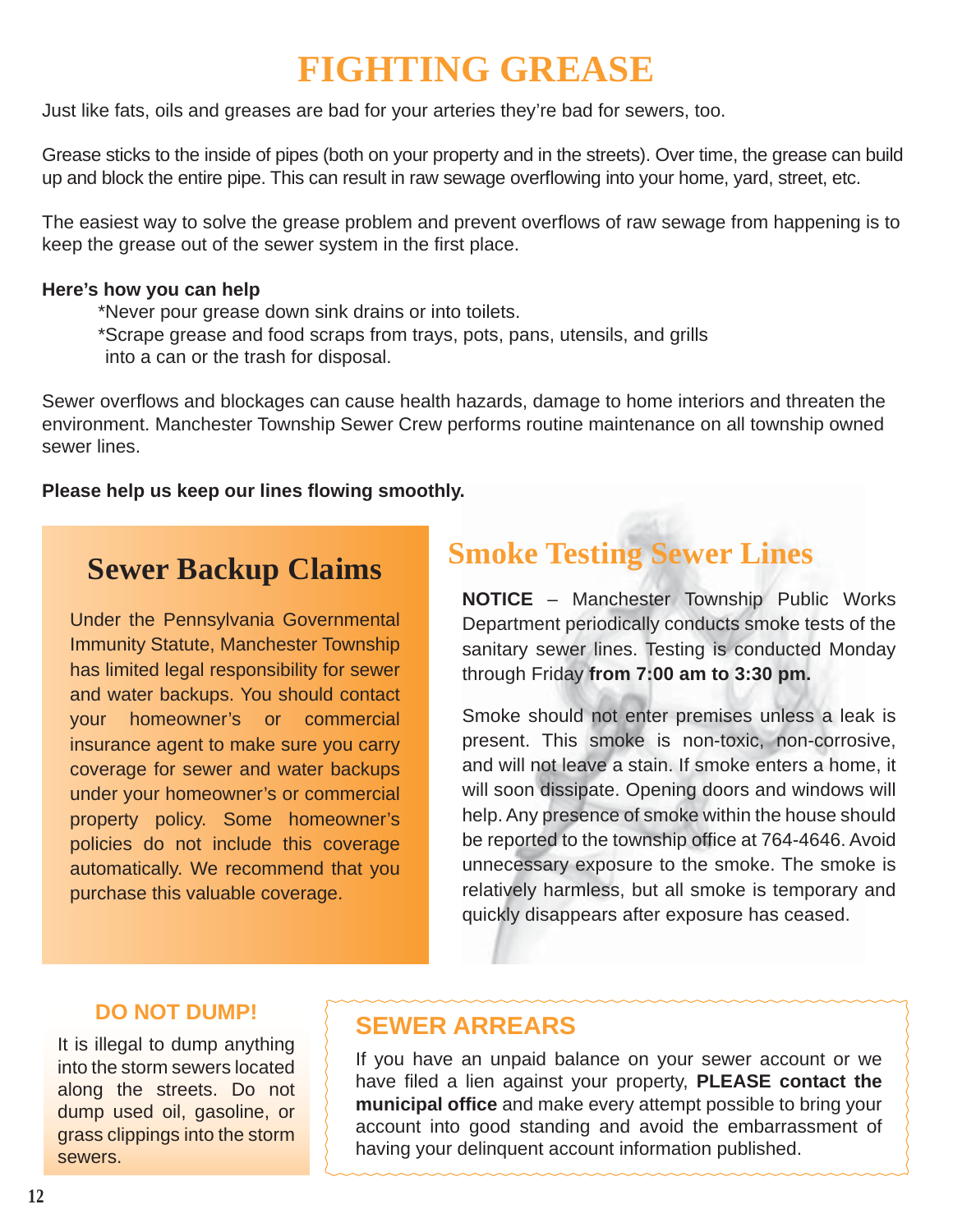# **MS4**

#### **Municipal Separate Storm Sewer System** *PLEASE DO NOT POLLUTE*

#### **10 things we can do at home:**

- 1. Use fertilizers sparingly and sweep up driveways and gutters.
- 2. Never dump anything down storm drains or in streams.
- 3. Vegetate bare spots in your yard.
- 4. Compost your yard waste.
- 5. Use least toxic pesticides, follow labels, and learn how to prevent pest problems.
- 6. Direct downspouts away from paved surfaces; consider a rain garden to capture runoff.
- 7. Take your car to the car wash instead of washing it in the driveway.
- 8. Check your car for leaks and recycle your motor oil.
- 9. Pick up after your pet.
- 10. Have your septic tank pumped and system inspected regularly.

#### **For additional information visit: www.epa.gov/npdes**

## **Plant a tree**

Planting trees is one of the best and easiest ways everyone can help the environment. In addition to being beautiful, trees provide a wide range of social, community, economic, and environmental benefits. Trees:

- discourage littering by beautifying urban and community areas such as parks, streets, and schoolyards,
- assist in preventing soil erosion,
- provide a habitat for wildlife,
- increase individuals' physical and emotional well-being,
- remove dust, particulates, ozone, carbon monoxide, sulfur dioxide, and other pollutants from the air,
- conserve energy by blocking wind, snow, rain, and sunlight,
- serve as an effective buffer in screening out urban noises,
- replenish oxygen,
- help clean groundwater and prevent the transport of sediment and chemicals into waterways by trapping nutrients and chemicals.

*For more information visit www.pacleanways.org*

# **Yard Waste Collection**

In 2010, Manchester Township will provide a Yard Waste Recycling Collection on:

## **4th SATURDAY OF EACH MONTH**

#### **April through October**

July 24, 2010 August 28, 2010 September 25, 2010 October 23, 2010

Items will need to be placed at the curb side by 6:00 a.m.

"Yard Waste" materials are defined as tree trimmings, shrubbery and any other organic landscape vegetation, **excluding grass clippings.**

Once again, Penn Waste will be performing this service. Please visit their web site for additional information: **www.pennwaste.com**

# **REMINDER!!!**

Do **NOT** place trash receptacles at your collection point more than 24 hours before the scheduled collection.

**THIS WOULD BE A VIOLATION** of section 20-105.1 of the Manchester Township Code of Ordinances. It is also a violation of section 20-210 to steal recyclable materials from recycling containers.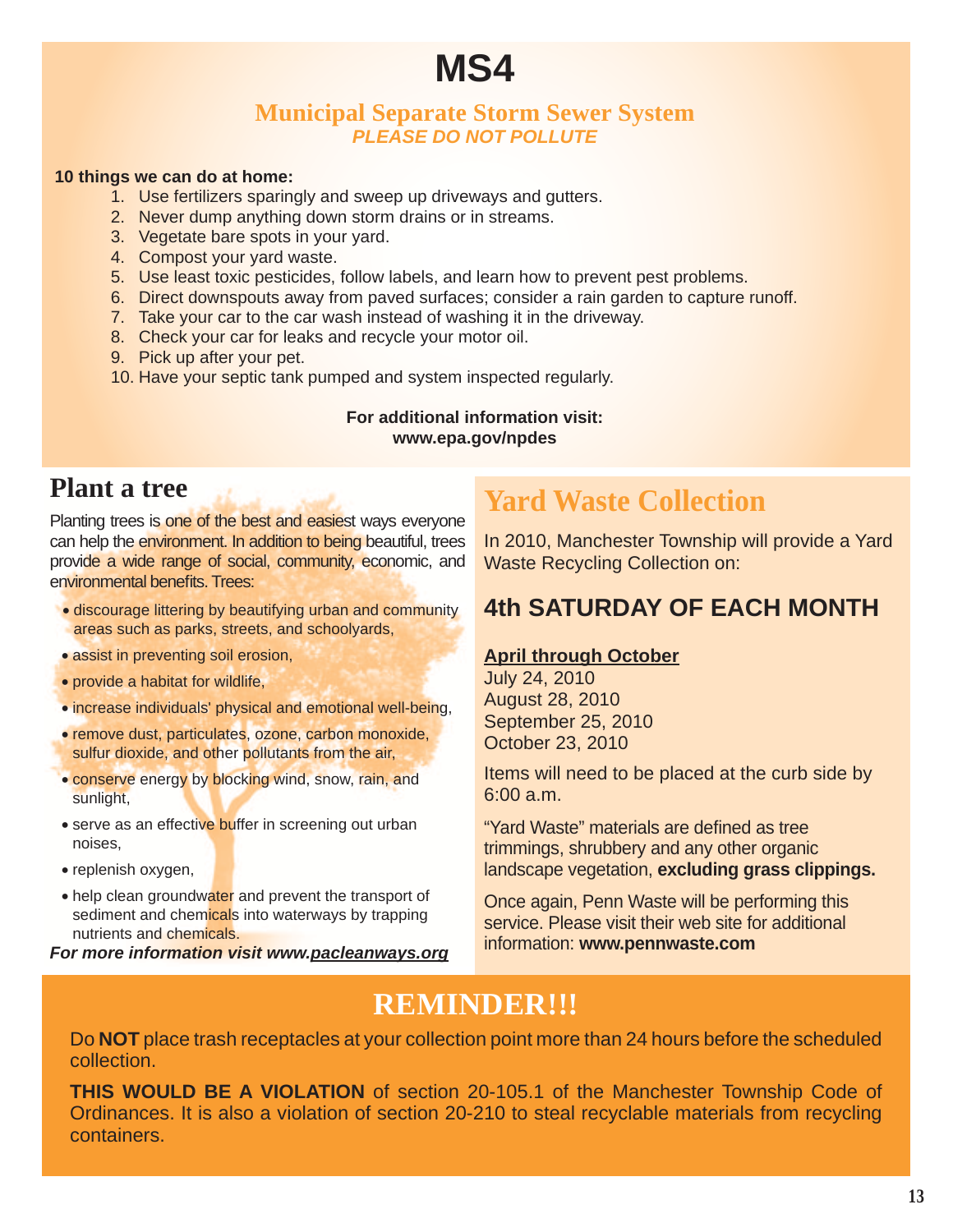

# **Electronics Recycling**

### E-cycling PROGRAM UPDATE:

An Electronics Recycling Program is being held the third Saturday of every month from **9AM to 1PM** at the **York County Solid Waste Authority's Yard Waste Transfer Facility located off of Flour Mill Road in Manchester Township.** Residents, businesses, non-profits and institutions are eligible to participate. There is no fee to participate.

#### **2010 Collection dates:**

| July 17, 2010      | October 16, 2010  |
|--------------------|-------------------|
| August 21, 2010    | November 20, 2010 |
| September 18, 2010 | December 18, 2010 |

#### **E-cycling Accepted Items:**

Items accepted include answering machines, compact disc players, electric typewriters, fax machines, hard drives, laptops, mobile phones, modems, microwave ovens, pagers, personal computers (CPU, monitors, keyboards, mouse, and peripherals), printers, printed circuit boards, radios, remote controls, stereos, tape players, telephones/telephone equipment, televisions, and VCRs. **For more information or directions please call 845-1066.**



By simply typing in your zip code, this hotline helps you locate recycling centers in your community "for all types of recyclables."

# **Rent-A-Kid**

This program provides an opportunity for middle and high school students, in grades 7 through 12, to assist senior citizens in completing routine light-duty household chores, yard work, mowing lawns and shoveling snow. The goal of the Rent-A-Kid program is not only to get an important job done, but also to foster friendships between senior citizens and teenagers.

Senior citizens, age 60 and older, in need of assistance with chores can call the Rent-A-Kid coordinator who will provide names and phone numbers for teenagers in their area. It is the responsibility of the senior citizen to contact the teenager and discuss the job to be done, when it is to be done, the rate of pay for the job, and any other arrangements that need to be made.

Recommended pay rate is \$5 per hour. However, depending on the type of work and the ability of the senior citizen to pay, the teenager may negotiate a more satisfactory rate of pay.

Teenagers interested in the Rent-A-Kid program should contact their school guidance counselor or call the Coordinator at YCAAA for an application at 771-9103. Applications can also be downloaded from the website:

#### **www.ycaaa.org**

**Please Recycle**<br>
In addition to weekly trash<br>
accordance with Pennsylvania<br>
day as the regular trash:<br> **GLASS NEWSPRINT** In addition to weekly trash removal, Manchester Township residents are reminded that in accordance with Pennsylvania Act 101, the following recyclable items are collected on the same day as the regular trash:

GLASS NEWSPRINT ALUMINUM/BIMETALS CARDBOARD PLASTICS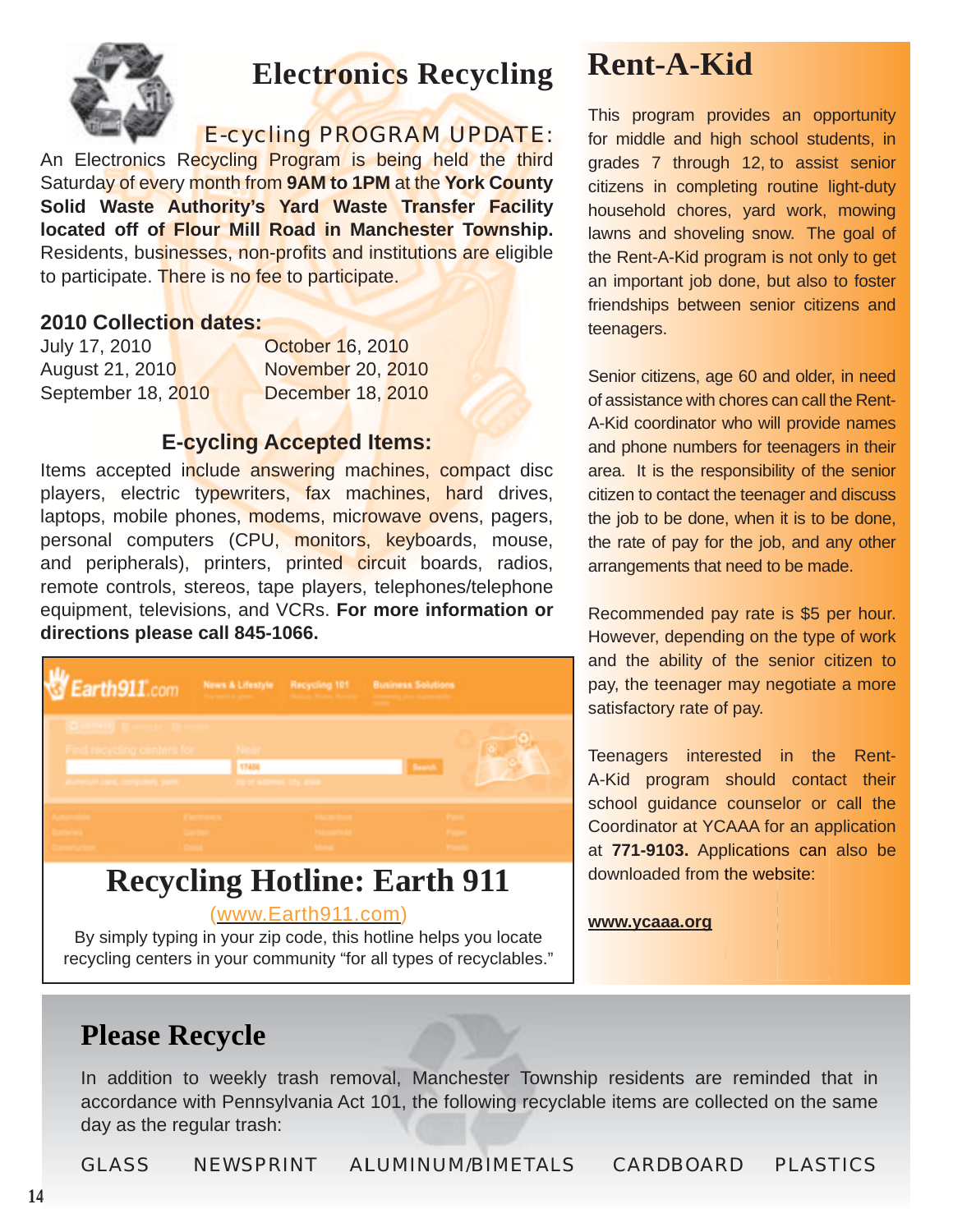# **Ever wonder what you need to do to close your street and have a NEIGHBORHOOD BLOCK PARTY?**



During the summer and early fall the office staff often receives calls asking this very question.

The Board of Supervisors must authorize any closures of township streets (this does not include state roadways).

Your request should be submitted in writing, in a timely fashion, to the attention of the township manager.

Please include the following in your request:

- 1. The date and time of the block party and whether there is a rain date
- 2. A drawing showing the exact location and whether there is an alternate route which can be used by motorists while the road is closed
- 3. The signature of all property owners adjacent to the section of the affected roadway which you would like to close indicating they have no objection.

If these easy steps are followed, the Board will most likely grant your request. Upon granting such a request, the Board directs that the township public works department can drop off barricades, which can be used to close the roadway during your block party. The township does request you keep all tables and chairs to one side, so in the event of an emergency situation an ambulance, fire truck or police car, could easily gain access to the area by using the side of the roadway where there are no obstacles.

### **VANDALISM COSTS YOU………….**

Whenever there is theft or disfigurement of road signs and other Township property, this vandalism costs tax dollars to replace and repair – dollars that could be spent elsewhere.

# **Nuisance Ordinance**

Per Ordinance #2007-01 the following are strictly prohibited and declared a nuisance:

- a) The placing of mulch, stone, dirt or building materials from private property into or onto a cartway of any street.
- b) Basketball hoops or other sports equipment within the street or road right-of-way.
- c) Detached trailers or storage units within the cartway.
- d) Dumping of any substances (oil, grass, etc.) into any storm sewer located along the streets is illegal.

Stone or brick mailboxes require a road occupancy permit before construction.

Any person who violates or fails to comply with these provisions may be fined up to \$600.00 per day.

If you witness abuse of public property, please dial 911 to report it. If you have information after the fact, please report it to the township office at 764-4646 or to the Northern York County Regional Police Department at 292-3647.

#### **Animal Control Ordinance** Ordinance #2009-05

On November 10, 2009 the Board of Supervisors adopted an animal control ordinance which is intended to encourage the proper safe care and management of animals within Manchester Township.

Please note that this ordinance addresses the keeping of domestic animals, as well as feral cat(s), and requires that anyone "keeping" a feral cat or cats, must see that they have been trapped, neutered and released (TNR) back into the wild.

The York County SPCA (717-764-6109) or Manchester Township's animal enforcement officer, Tim Kohler (717-384-8456), can provide assistance with feral cats.

The full text of Ordinance #2009-05 is available on the township's web page.

PLEASE BE RESPONSIBLE IN HELPING PROTECT PUBLIC HEALTH AND SAFETY BY PARTICIPATING IN A TNR PROGRAM TO CONTROL THE FERAL CAT POPULATION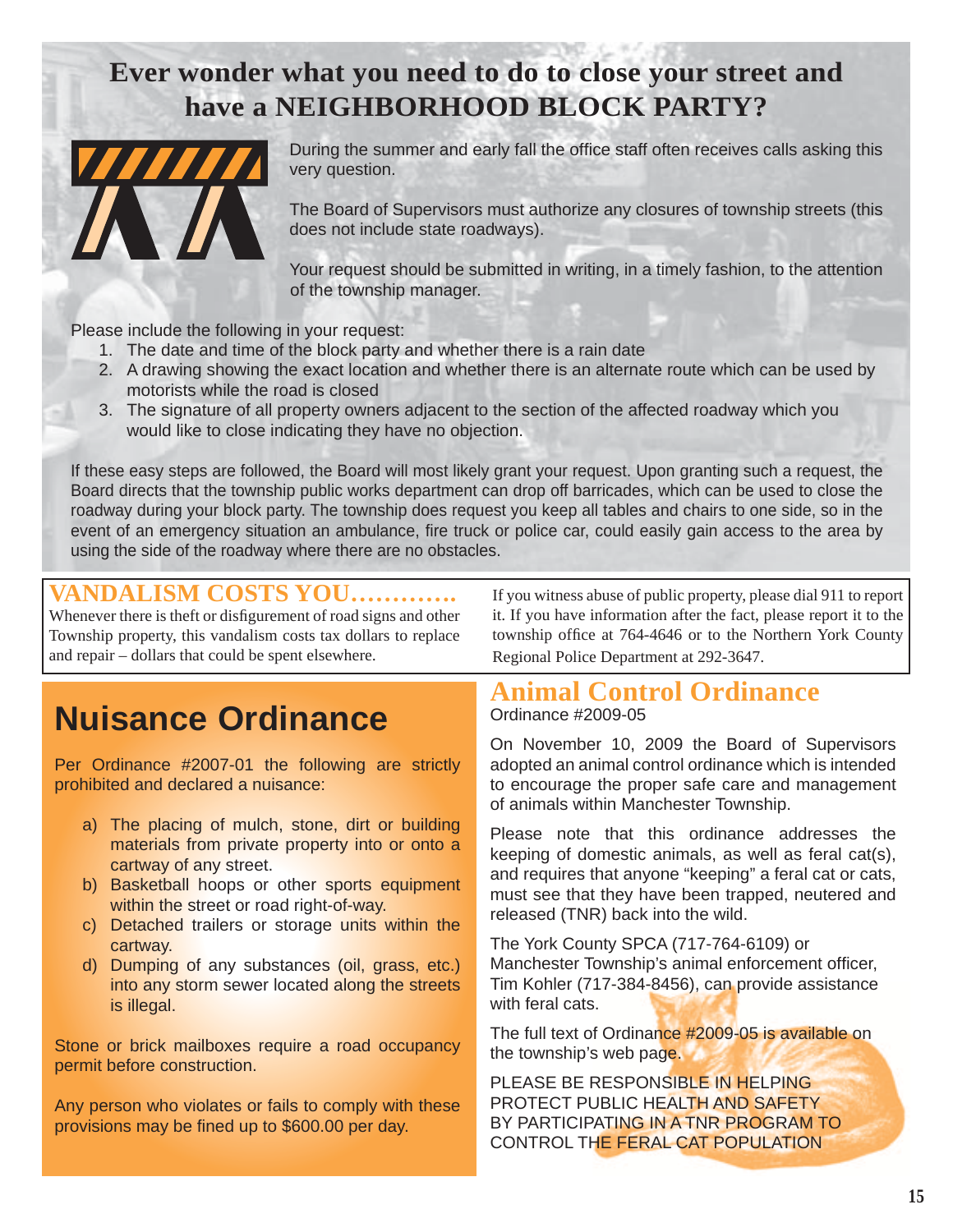# **Plan ahead for Building Permits**



All construction, additions, placement of prebuilt structures (sheds, swimming pools, etc), paving, patios, fences, and decks require that a permit be obtained **BEFORE** any work can legally be started. This includes inflatable swimming pools over 18" if new or previously removed.

The state law that requires the township to adopt the Uniform Construction Code (UCC), better known as the "building code", allows a municipality up to 15 working days to review a permit application for residential properties and either grant or reject the permit from the time a completed application is submitted to the municipality. A completed application includes a completely filled out application form, 3 copies of a site plan of the entire lot showing all **existing and proposed** improvements on the lot (including driveways, buildings, patios, decks, and sidewalks) with all dimensions and distances to property lines and 3 copies of all documentation related to the proposed improvements. Manchester Township strives to process the permits as quickly as possible although during busy times of the year it may take the full 15 working days. **NO WORK** can be started until you have a granted permit in hand and a placard placed in a location that can be seen from the street.

# **Solicitors Permits**

*Are required in Manchester Township*

**Permits are issued by Northern York County Regional Police Department 1445 E. Canal Road, Dover, PA 17315**

If you **do not want** solicitors, you must post a sign at least 3"X5" with letters no less than 1/3" in height near the main entrance of your residence. Sign must read "**NO SOLICITORS**". Each residence must be posted; signs at entrance to developments are not permitted or enforced.

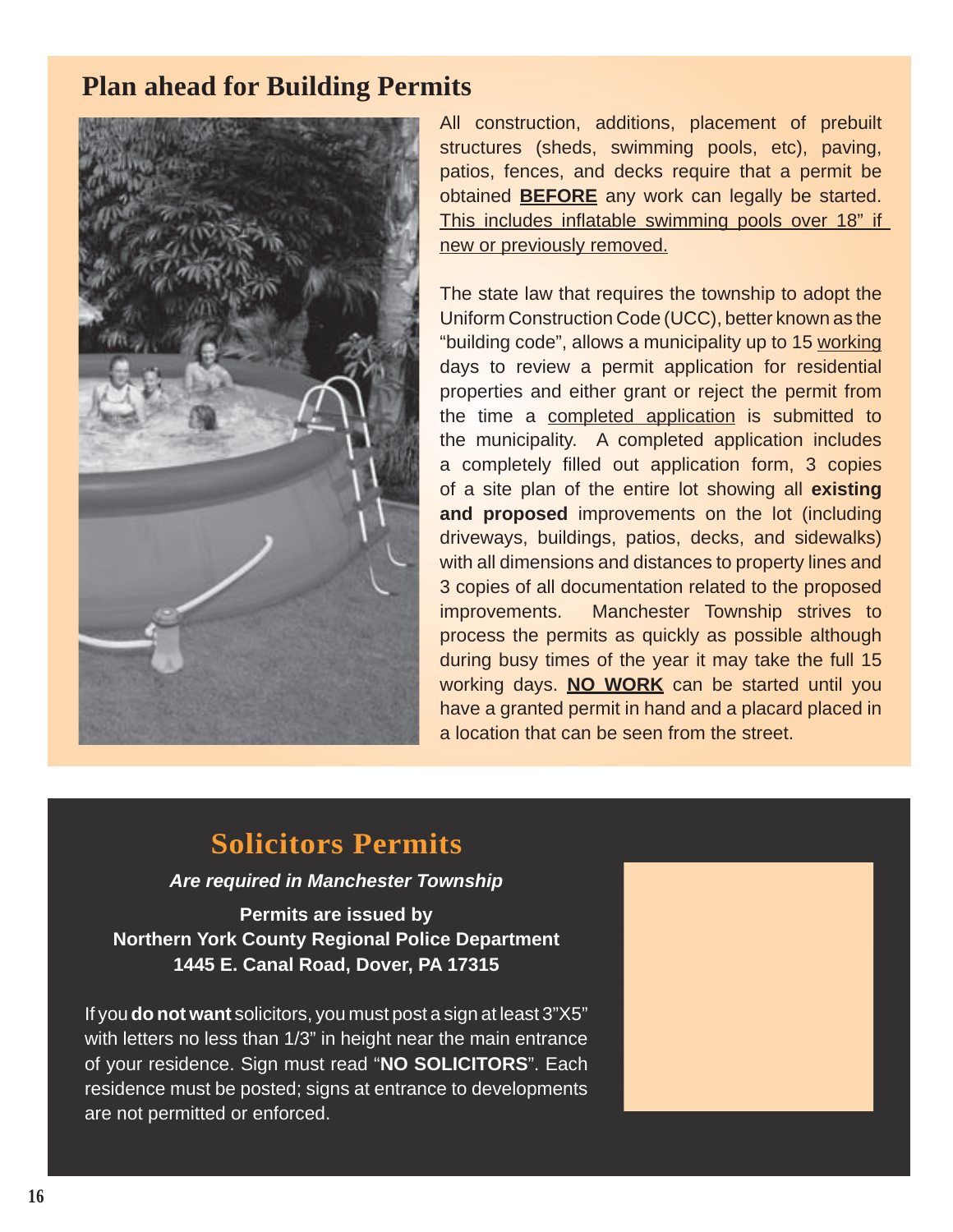# **The Fire Department News**

# **Department of Fire Services:**

#### **Manchester Township Career Firefighters Offer Refl ective Address Markers**

#### **Only \$15.00**

Insure That Your Home Can Be Located By Emergency Personnel

Applications for address markers are available at: 3200 Farmtrail Road York, PA 17406-5699

# **FIREWORKS**

Questions regarding personal use of fireworks or sparklers, please contact Fire Chief Shank at 767-1954.

# **Ambulance Service**

Manchester Township does NOT offer an ambulance membership or subscription program. In the event that you are transported to a hospital by our ambulance, your health insurance provider or Medicare will be billed for the services rendered. Additionally, the patient is responsible for any service fees not covered by insurance or medicare reimbursements.

**Billing services are provided by** Cornerstone Adminisystems in New Cumberland, PA. Should you have any questions regarding an ambulance bill, please contact them directly at 1-877-214-6018. This is a toll-free number.

**Emergency – 911**

**Example 19 Contacting The Fire Department**<br>
For business related information contact<br>
the Social<br>
Fire Compare<br>
Street, Emigravialble to I<br>
sonal parties<br>
the compare station at 3200 Farmtrail Road:<br>
T67-1954<br>
Ne Alert Fi For business related information contact Chief Richard Shank or paid personnel at the 24 hour manned station at 3200 Farmtrail Road:

#### **767-1954**

For the Alert Fire Company trustees or other business, call the volunteer station at 3118 North George Street in Emigsville:

**764-1148**

# **Hall Rental Hall**

The **Social Hall** of the Alert Fire Company 3118 N. George Street, Emigsville station is available to be rented for personal parties and/or business functions. The proceeds from the rentals are used to offset the expenses of the operation of the volunteer fire station.

For Hall Rental call: **324-1583**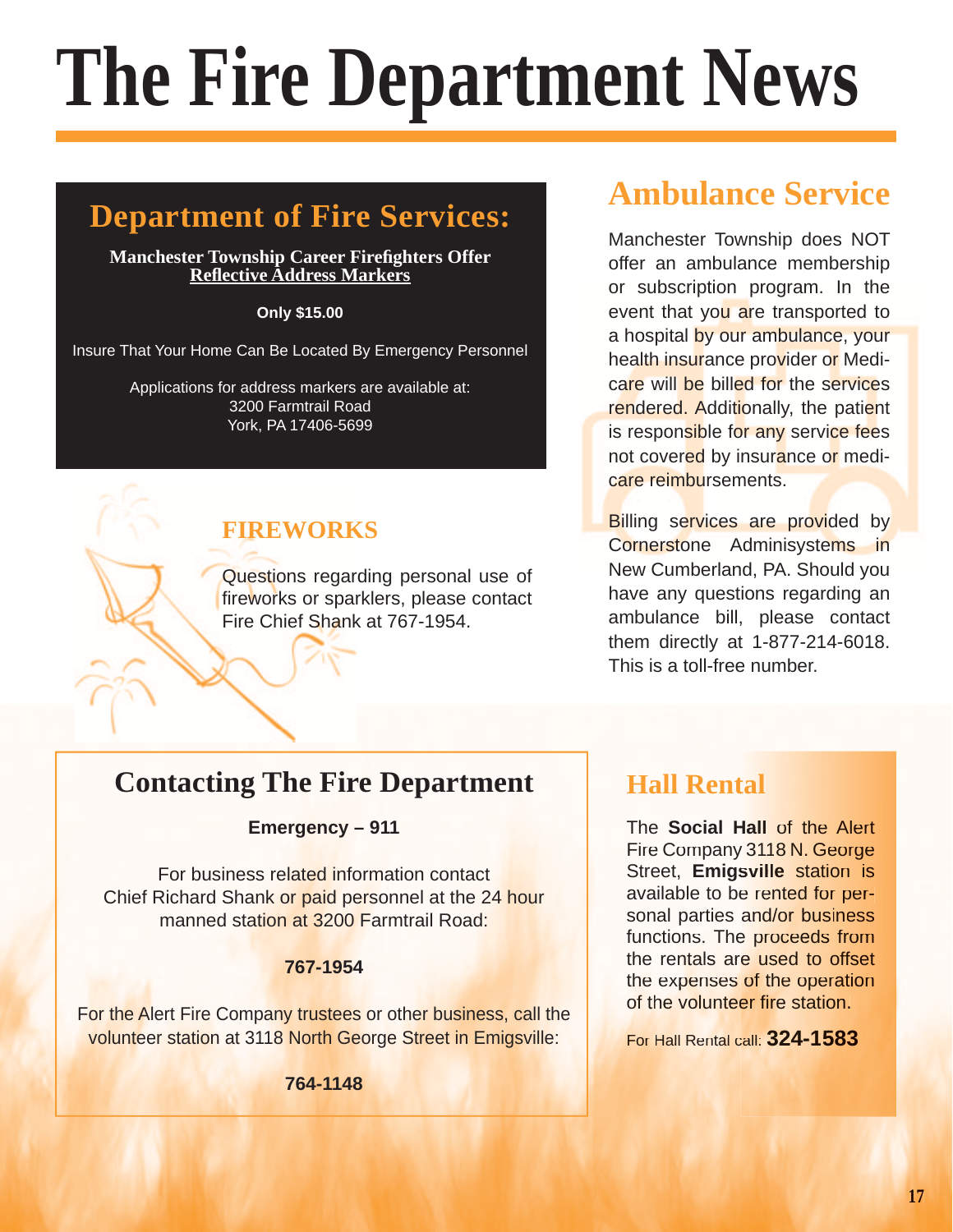**DELINQUENT SEWER ACCOUNTS AS OF JUNE 4, 2010 DELINQUENT SEWER ACCOUNTS AS OF JUNE 4, 2010**

2434 Brandywine Lane 829 Brandywine Lane Dana & Regina McCombs 1829 Brandywine Lane Mary Grube 2434 Brandywine Lane 2008 N. Beaver Street Daniel & Stephanie Anderson 2008 N. Beaver Street 207 Avlesbury Lane Limmie Pridgen 1207 Aylesbury Lane 2231 Bernays Drive 376 Bee Jay Drive 330 Bitternut Blvd. 3385 Bitternut Blvd. Scott Slater 2231 Bernays Drive Thelma Mittleman 3330 Bitternut Blvd. Troy & Yolanda Massam 3385 Bitternut Blvd. Deutsche Bank 1376 Bee Jay Drive 2981 Balsa Street 3135 Balsa Street 8530 Board Road 3275 Broad Street Matthew Reed/Jessica Marth 3275 Broad Street 126 Bruaw Drive 148 Bruaw Drive 166 Bruaw Drive 222 Bruaw Drive 268 Bruaw Drive 339 Bruaw Drive 364 Bruaw Drive **881 Bruaw Drive** Wells Fargo Bank 3530 Board Road 100 Bruaw Drive 120 Bruaw Drive 200 Bruaw Drive 237 Bruaw Drive 249 Bruaw Drive 253 Bruaw Drive 272 Bruaw Drive **310 Bruaw Drive** 318 Bruaw Drive 324 Bruaw Drive 344 Bruaw Drive **859 Bruaw Drive 861 Bruaw Drive** 371 Bruaw Drive 377 Bruaw Drive 379 Bruaw Drive 886 Bruaw Drive Kenneth & Angela Brittain 2981 Balsa Street Michael & Wendy Shoster 3135 Balsa Street Sylnika Johnson 100 Bruaw Drive Nicole Lawson/Dominic Barne 120 Bruaw Drive Karen Crawford 126 Bruaw Drive Linley & Tanya Haynes 148 Bruaw Drive Chris Edwards/S. Harvey 166 Bruaw Drive Deborah Kirsch 200 Bruaw Drive Charles & Katrina Smith, Jr. 222 Bruaw Drive Angela Swann 237 Bruaw Drive Daneesh Ansari 249 Bruaw Drive Lois Butler 253 Bruaw Drive Susan Muiru 268 Bruaw Drive Nashid Coleman/Jovan Gould 272 Bruaw Drive Samuel Cockrell, III 310 Bruaw Drive Vincent Raimondi 318 Bruaw Drive Tamika Wright 324 Bruaw Drive Joseph Gibson/Idongesit Essiet 339 Bruaw Drive John & Elizabeth Dunmyer 344 Bruaw Drive Alexius Nwanwa/E. Nwogu 359 Bruaw Drive William & Lori Shue 361 Bruaw Drive Evelyn Davis & Ruthie West 364 Bruaw Drive Kevin Vaughan 371 Bruaw Drive James & Shemara Mack-Smith 377 Bruaw Drive Wells Fargo Bank 379 Bruaw Drive Cynthia & Darren Miller 381 Bruaw Drive Carolyn Hall 386 Bruaw Drive 08 Aslan Court Joseph Beltrante IV 708 Aslan Court Nicole Lawson/Dominic Barne James & Shemara Mack-Smith Nashid Coleman/Jovan Gould **Joseph Gibson/Idongesit Essiet** Daniel & Stephanie Anderson Matthew Reed/Jessica Marth Evelyn Davis & Ruthie West Alexius Nwanwa/E. Nwogu Charles & Katrina Smith. Jr. ohn & Elizabeth Dunmyer Dana & Regina McCombs Kenneth & Angela Brittain **Michael & Wendy Shoster** Chris Edwards S. Harvey Troy & Yolanda Massam Linley & Tanya Haynes Cynthia & Darren Miller William & Lori Shue Samuel Cockrell, III **loseph Beltrante IV** Vincent Raimondi Thelma Mittleman Wells Fargo Bank Wells Fargo Bank Sylnika Johnson immie Pridgen Karen Crawford Deborah Kirsch **Kevin Vaughan** Danesh Ansari Tamika Wright Deutsche Bank Angela Swann Susan Muiru Carolyn Hall Mary Grube Scott Slater Lois Butler

3411 Chardonnay Drive Tacuma Simmons/E. Williams 3411 Chardonnay Drive 110 Cherimoya Street Barry & Cherie Ramage 1110 Cherimoya Street 190 Cherimoya Street Robert & Italia Roberts 1190 Cherimoya Street 020 Gora Road South Charles Crone 1020 Gora Road South 2765 Coldspring Road Susan Voyzey 2765 Coldspring Road 3101 N. George Street 3139 N. George Street 2645 Clearview Drive Richard Seidenstricker 2645 Clearview Drive **ISISN.** George Street E Street Investments 1515 N. George Street 1517N. George Street E Street Investments 1517 N. George Street 2324 N. George Street KK Real Estate 2324 N. George Street 2326 N. George Street KK Real Estate 2326 N. George Street 2810 N. George Street Susan Eyler 2810 N. George Street 2906N. George Street Benjamin & Heather Barley 2906 N. George Street Glenn Flinchbaugh 3101 N. George Street Trent Shenberger 3139 N. George Street 1557 Glenleigh Drive 3140 Hackberry Lane 3150 Hackberry Lane Mark & Stephanie Windsor 1557 Glenleigh Drive Michael & Patricia Dersch 3140 Hackberry Lane William & Heather Uccellini 3150 Hackberry Lane 1178 Detwiler Drive 98 Eastland Avenue 217 Edinburgh Road 289 Edinburgh Road 1606 Guildford Lane 1395 Detwiler Drive Robin Hoffnagle 198 Eastland Avenue Cindy Keller 217 Edinburgh Road Scott & Amanda Holder 289 Edinburgh Road Denaz Bourne/M. D'Agostino 1606 Guildford Lane 1023 Caspian Court Neil & Gina Feller 1178 Detwiler Drive Fulton Bank 1395 Detwiler Drive 35 Edwards Avenue Samuel & Sharon Young 1023 Caspian Court 25 Claystone Road 218 Danielle Court 3036 Dundee Road Ryan & Shana Thoman 35 Edwards Avenue 1495 Chapel Drive Brian \$ Doris Gable 3036 Dundee Road 797 Candle Lane 20 Cashew Court 3460 Chablis Way Thomas OConnor 1495 Chapel Drive Keith & Mamie French 25 Claystone Road Donald Sanders, Jr./Ellen Wise 218 Danielle Court 75 Foxtail Drive 711 Candle Lane Daniel & Debra Herr 120 Cashew Court Anita Samuels 3460 Chablis Way 946 Church Road **892 Bruaw Drive** Robin & Naomi Thomas 1711 Candle Lane Amadou Diallo 1797 Candle Lane 505 Dulcy Drive 510 Grouse Lane Kenny & Mary Walker 946 Church Road Zane & Carolyn Dow 775 Foxtail Drive Katrina Frazier 392 Bruaw Drive Dennis Fulwood/Lakea Walker 510 Grouse Lane Ryan Evans 505 Dulcy Drive Demis Fulwood/Lakea Walker Tacuma Simmons/E, Williams Donald Sanders, Jr./Ellen Wise Denaz Bourne/M. D'Agostino William & Heather Uccellini Benjamin & Heather Barley Mark & Stephanie Windsor Michael & Patricia Dersch Samuel & Sharon Young Robin & Naomi Thomas Barry & Cherie Ramage Scott & Amanda Holder Robert & Italia Roberts **Semy & Mary Walker** Keith & Mamie French Ryan & Shana Thoman **Nichard Seidenstricker** Zane & Carolyn Dow **Daniel & Debra Herr** E Street Investments **E** Street Investments Brian \$Doris Gable Glenn Flinchbaugh Thomas OConnor Neil & Gina Feller Robin Hoffnagle **Trent Shenberger Amadou Diallo** KK Real Estate **Anita Samuels KK** Real Estate **Katrina Frazier** Charles Crone Susan Voyzey Cindy Keller **Fulton Bank** Ryan Evans **Susan Eyler** 

Abayomi Buchanan/A. Lamour 2800 Primrose Lane North Eric Thompson/Kristen Spittel 2834 Meadowbrook Blvd. Scott Blake 2765 Haymeadow Drive Shawn Lapham 2775 Haymeadow Drive Nancy Worley 3565 Liverpool Turnpike Carolyn Raab 3569 Liverpool Turnpike Richard Hoeth, Jr. 2529 Northland Avenue Megan Reeher 114 Heidelberg Avenue Daisy Sharp 1005 Hearthridge Lane Betzaida Vargas 1021 Hearthridge Lane Christina Bupp 1064 Hearthridge Lane Steven Oerman/Jolene Dravk 2610 Lewisberry Road Bradley Holtzman/Jodi Elfner 2742 Lewisberry Road HSBC Bank 3135 Lewisberry Road Christopher Ross 3160 Hackberry Lane Richard Sirera 3220 Hackberry Lane William & Maria Padilla 100 Haymarket Court Myrna Francis 130 Haymarket Court Leonard & Donna McClymont 695 S. Maurice Street Wells Fargo Bank 725 Penn State Drive Leslie ONeal 400 Peppermill Lane Kyle & Amanda Moore 430 Peppermill Lane Joshua & Heather Hildebrand 146 Penwood Road Vincenzo & Elizabeth Como 3105 Raintree Road John & Noni Walton 956 Ironwood Way Anthony & Elizabeth Nessler 2689 Mayfair Lane James & Cristy Peyton 35 Parkside Avenue David Sitler 1400 N. Pine Street Dominic & Kristie Daniels 102 Lightner Road Ramon & Jenny Torres 131 Jasper Avenue Diapaye & Palleh O Toe, Sr. 3401 Merlot Court Nicholas Mickey 570 Norman Road Thomas & Janet Thomas 200 Harvest Drive Charles Alejandre 1120 Laurel Drive Nan Yank 653 Hayley Road Lee Myles Transmissions 440 Loucks Road Manuel & Maria Veras Alba 1975 Karyl Lane Byron Fisher 257 Point Circle Abayomi Buchanan/A. Lamour .eonard & Donna McClymont Steven Oerman/Jolene Dravk Bradley Holtzman/Jodi Elfner Fric Thompson/Kristen Spittel Joshua & Heather Hildebrand Vincenzo & Elizabeth Como Anthony & Elizabeth Nessler Manuel & Maria Veras Alba Diapaye & Palleh O Toe, Sr. Dominic & Kristie Daniels Lee Myles Transmissions homas & Janet Thomas William & Maria Padilla **Kyle & Amanda Moore** Ramon & Jenny Torres lames & Cristy Peyton John & Noni Walton Charles Alejandre Wells Fargo Bank **Vicholas Mickey** Richard Hoeth. Jr. Christopher Ross Betzaida Vargas Shawn Lapham Christina Bupp Megan Reeher **Xichard Sirera** Ayma Francis Nancy Worley Carolyn Raab **Jaisy Sharp** Leslie ONeal **HSBC** Bank **Byron Fisher** David Sitler Scott Blake Van Yank

2800 Primrose Lane North 834 Meadowbrook Blvd. **S565** Liverpool Turnpike **569 Liverpool Turnpike** 765 Haymeadow Drive 2775 Haymeadow Drive 2529 Northland Avenue 114 Heidelberg Avenue 005 Hearthridge Lane 021 Hearthridge Lane 064 Hearthridge Lane 2610 Lewisberry Road 2742 Lewisberry Road 1135 Lewisberry Road 220 Hackberry Lane 00 Haymarket Court 30 Haymarket Court 595 S. Maurice Street 160 Hackberry Lane 725 Penn State Drive 400 Peppermill Lane 30 Peppermill Lane 35 Parkside Avenue 102 Lightner Road **2689 Mayfair Lane** 146 Penwood Road 3105 Raintree Road 956 Ironwood Way 400 N. Pine Street 200 Harvest Drive 131 Jasper Avenue 3401 Merlot Court 570 Norman Road 553 Hayley Road 120 Laurel Drive **440 Loucks Road** 1975 Karyl Lane 57 Point Circle

Donald & Klaudia Hall, Jr. 2202 Slater Hill Lane West Steven Odedoyin 2255 Slater Hill Lane West Charles & Denise Revak 2353 Slater Hill Lane East Timothy & Christen Ritchey 2367 Slater Hill Lane East Anthony & Tikeisha Eames 1021 Willow Ridge Drive Willow Springs Funding Assoc 40 Willow Springs Circle Joann & Eugene Klahold 2685 Susquehanna Trail West Jax Inc 2689 Susquehanna Trail Amanda Delp 2692 Susquehanna Trail Debra Starner 2699 Susquehanna Trail Robert & Jennifer Ford, Jr. 3400 Susquehanna Trail Eugene Miller 2763 Roosevelt Avenue Aaron Sheetz/Melissa Simmons 2495 Woodmont Drive Sandra Dunnick 2485 Woodmont Drive Aaron Sheetz/Melissa Simmons 2495 Woodmont Drive Donna Cruz-Long 2645 Woodmont DriveTyrone & Mary Lee 350 Robin Hill Circle Joseph & Earlene Dormer 480 Robin Hill Circle Richard Woodson 650 Robin Hill Circle Kenneth Aldinger, Jr. 800 Robin Hill Circle Bryan & Lindsay Aquino 120 White Oak Drive Minyun Fogg 1336 Wicklow Drive Tamara Jairett 1001 Skyview Drive Trevor & Kimberly Lane 505 Sandstone Lane Valencia Gregory 573 Soapstone Lane Erik & Renee Elliott 1375 Sterling Drive Joseph & Nancy Nickey, Jr. 801 Skyview Drive Benjamin Thompson 908 Skyview Drive Kim Collins 926 Sequoia Street James & Shawn Henderson 957 Sequoia Street Bonita Ramble 39 Wilson Avenue Duane & Michelle Whorley 2152 Rillian Lane Bryan & Jeannette Brown 3100 Sorrel Street Lisa Borror 3155 Sorrel Street Thomas Coles/Cheryl Johnson 3175 Sorrel Street Steven & Lisa Aughenbaugh 42 Stella Avenue Markus Houser 43 Stella Avenue Barry & Patti Fauth 30 Warren Road Willow Springs Funding Assoc Thomas Coles/Cheryl Johnson Steven & Lisa Aughenbaugh Duane & Michelle Whorley lames & Shawn Henderson Joseph & Nancy Nickey, Jr. **Limothy & Christen Ritchey** Anthony & Tikeisha Eames Donald & Klaudia Hall, Jr. Bryan & Jeannette Brown Robert & Jennifer Ford, Jr. Joseph & Earlene Dormer Bryan & Lindsay Aquino Trevor & Kimberly Lane Joann & Eugene Klahold Charles & Denise Revak Benjamin Thompson Kenneth Aldinger, Jr. Ivrone & Mary Lee  $\exists$ rik & Renee Elliott Barry & Patti Fauth Doma Cruz-Long **Richard Woodson** Steven Odedovin Valencia Gregory Sandra Dunnick Markus Houser **Bonita Ramble Jugene Miller** Tamara Jairett Amanda Delp **Debra Starner** Minyun Fogg Kim Collins West Jax Inc **isa Borror** 

2202 Slater Hill Lane West 2255 Slater Hill Lane West 2353 Slater Hill Lane East 2367 Slater Hill Lane East 1021 Willow Ridge Drive 40 Willow Springs Circle 2685 Susquehanna Trail 3400 Susquehanna Trail 2689 Susquehanna Trail 2692 Susquehanna Trail 2699 Susquehanna Trail 2763 Roosevelt Avenue 2485 Woodmont Drive 2645 Woodmont Drive 800 Robin Hill Circle 480 Robin Hill Circle 550 Robin Hill Circle 350 Robin Hill Circle 120 White Oak Drive 1336 Wicklow Drive 1001 Skyview Drive 505 Sandstone Lane 573 Soapstone Lane 1375 Sterling Drive 801 Skyview Drive 908 Skyview Drive 957 Sequoia Street 39 Wilson Avenue 926 Sequoia Street 3175 Sorrel Street 2152 Rillian Lane 3100 Sorrel Street 3155 Sorrel Street 42 Stella Avenue 43 Stella Avenue 30 Warren Road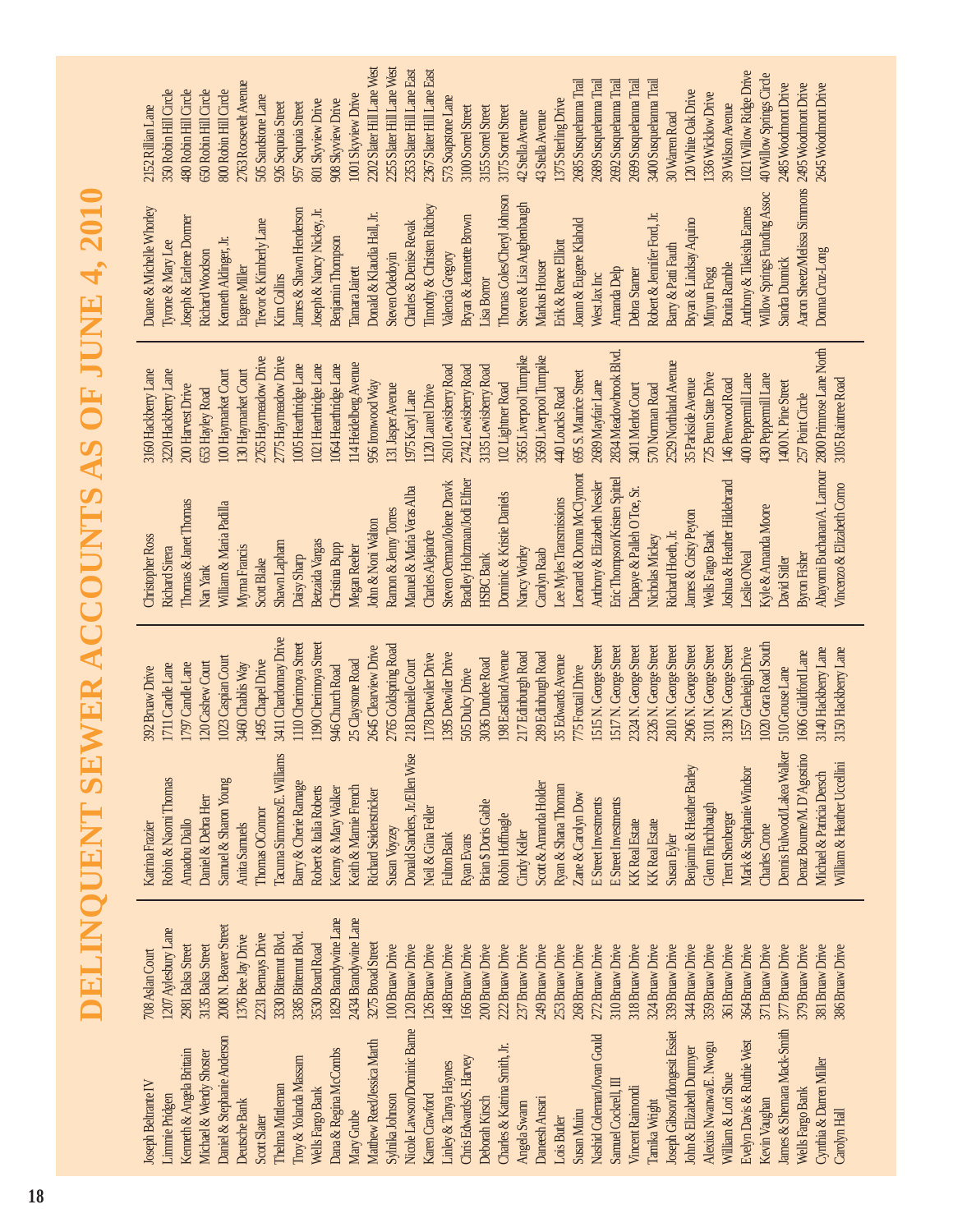| <b>REGISTRATION FORM</b> | <b>ITO PAY BY CREDIT CARD</b> |
|--------------------------|-------------------------------|
| NAME:                    | Name                          |
| CHILD'S NAME:<br>AGE:    | Phone #                       |

# **DIT CARD**

| ALL CLASSES, PROGRAMS, AND BUS TRIPS ARE SUBJECT<br>TO ADEQUATE PARTICIPATION. YOU WILL BE CONTACTED<br>ONLY IF THE ACTIVITY IS CANCELLED.                                         |                                 | Return with registration form,<br>or stub from invoice |
|------------------------------------------------------------------------------------------------------------------------------------------------------------------------------------|---------------------------------|--------------------------------------------------------|
| REGISTRATION FORMS: If you are registering for more then<br>one event, you may duplicate the registration form or complete<br>all of the information on a separate sheet of paper. |                                 |                                                        |
| <b>PLEASE MAKE CHECKS PAYABLE TO:</b><br>MANCHESTER TOWNSHIP, 3200 FARMTRAIL ROAD,<br><b>YORK, PA 17406</b>                                                                        | Zip code where bill is received |                                                        |
|                                                                                                                                                                                    |                                 |                                                        |
|                                                                                                                                                                                    |                                 |                                                        |
|                                                                                                                                                                                    |                                 | $(9$ dig)                                              |
|                                                                                                                                                                                    |                                 | VISA MasterCard. DUCOVER                               |
|                                                                                                                                                                                    |                                 | Circle One:                                            |
|                                                                                                                                                                                    |                                 |                                                        |
|                                                                                                                                                                                    |                                 |                                                        |
|                                                                                                                                                                                    |                                 |                                                        |
|                                                                                                                                                                                    |                                 |                                                        |

# **EXERCISE CLASS REGISTRATION FORM**

|                                |                                                     | EMAIL <b>EMAIL</b>                                                                                                                            |
|--------------------------------|-----------------------------------------------------|-----------------------------------------------------------------------------------------------------------------------------------------------|
| Hula                           | _____ (Resident - \$52.00 / Non-Resident - \$57.00) |                                                                                                                                               |
| Fit-N-Slim                     | 1x a week 2x a week                                 | <b>Fit-N-Slim/Belly Blasters Combinations</b>                                                                                                 |
|                                | Belly Blasters ________ 1x a week _______ 2x a week | 1x a week - \$45 resident, \$50 non resident<br>2x a week - \$65 resident, \$70 non resident<br>3x a week - \$95 resident, \$100 non resident |
| TOTAL COST: __________________ |                                                     |                                                                                                                                               |